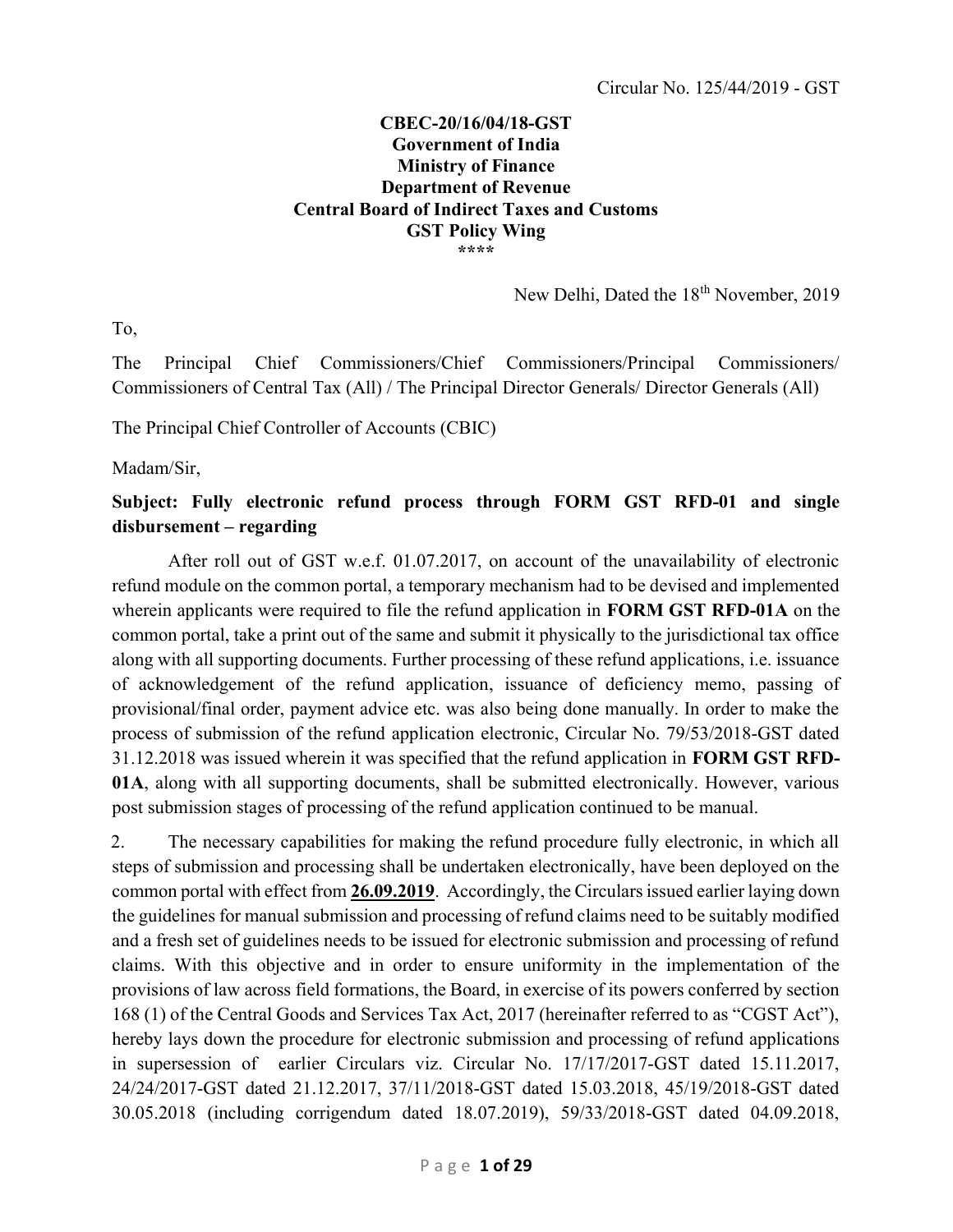70/44/2018-GST dated 26.10.2018, 79/53/2018-GST dated 31.12.2018 and 94/13/2019-GST dated 28.03.2019. However, the provisions of the said Circulars shall continue to apply for all refund applications filed on the common portal before 26.09.2019 and the said applications shall continue to be processed manually as prior to deployment of new system.

### Filing of refund applications in FORM GST RFD-01

3. With effect from 26.09.2019, the applications for the following types of refunds shall be filed in FORM GST RFD 01 on the common portal and the same shall be processed electronically:

- a. Refund of unutilized input tax credit (ITC) on account of exports without payment of tax;
- b. Refund of tax paid on export of services with payment of tax;
- c. Refund of unutilized ITC on account of supplies made to SEZ Unit/SEZ Developer without payment of tax;
- d. Refund of tax paid on supplies made to SEZ Unit/SEZ Developer with payment of tax;
- e. Refund of unutilized ITC on account of accumulation due to inverted tax structure;
- f. Refund to supplier of tax paid on deemed export supplies;
- g. Refund to recipient of tax paid on deemed export supplies;
- h. Refund of excess balance in the electronic cash ledger;
- i. Refund of excess payment of tax;
- j. Refund of tax paid on intra-State supply which is subsequently held to be inter-State supply and vice versa;
- k. Refund on account of assessment/provisional assessment/appeal/any other order;
- l. Refund on account of "any other" ground or reason.

4. The following modalities shall be followed for all refund applications filed in **FORM GST** RFD-01 on the common portal with effect from 26.09.2019:

- a. FORM GST RFD-01 shall be filled on the common portal by an applicant seeking refund under any of the categories mentioned above. This shall entail filing of statements/declarations/undertakings which are part of FORM GST RFD-01 itself, and also uploading of other documents/invoices which shall be required to be provided by the applicant for processing of the refund claim. A comprehensive list of such documents is provided at Annexure-A and it is clarified that no other document needs to be provided by the applicant at the stage of filing of the refund application. The facility of uploading these other documents/invoices shall be available on the common portal where four documents, each of maximum 5MB, may be uploaded along with the refund application. Neither the refund application in FORM GST RFD-01 nor any of the supporting documents shall be required to be physically submitted to the office of the jurisdictional proper officer.
- b. The Application Reference Number (ARN) will be generated only after the applicant has completed the process of filing the refund application in FORM GST RFD-01, and has completed uploading of all the supporting documents/ undertaking/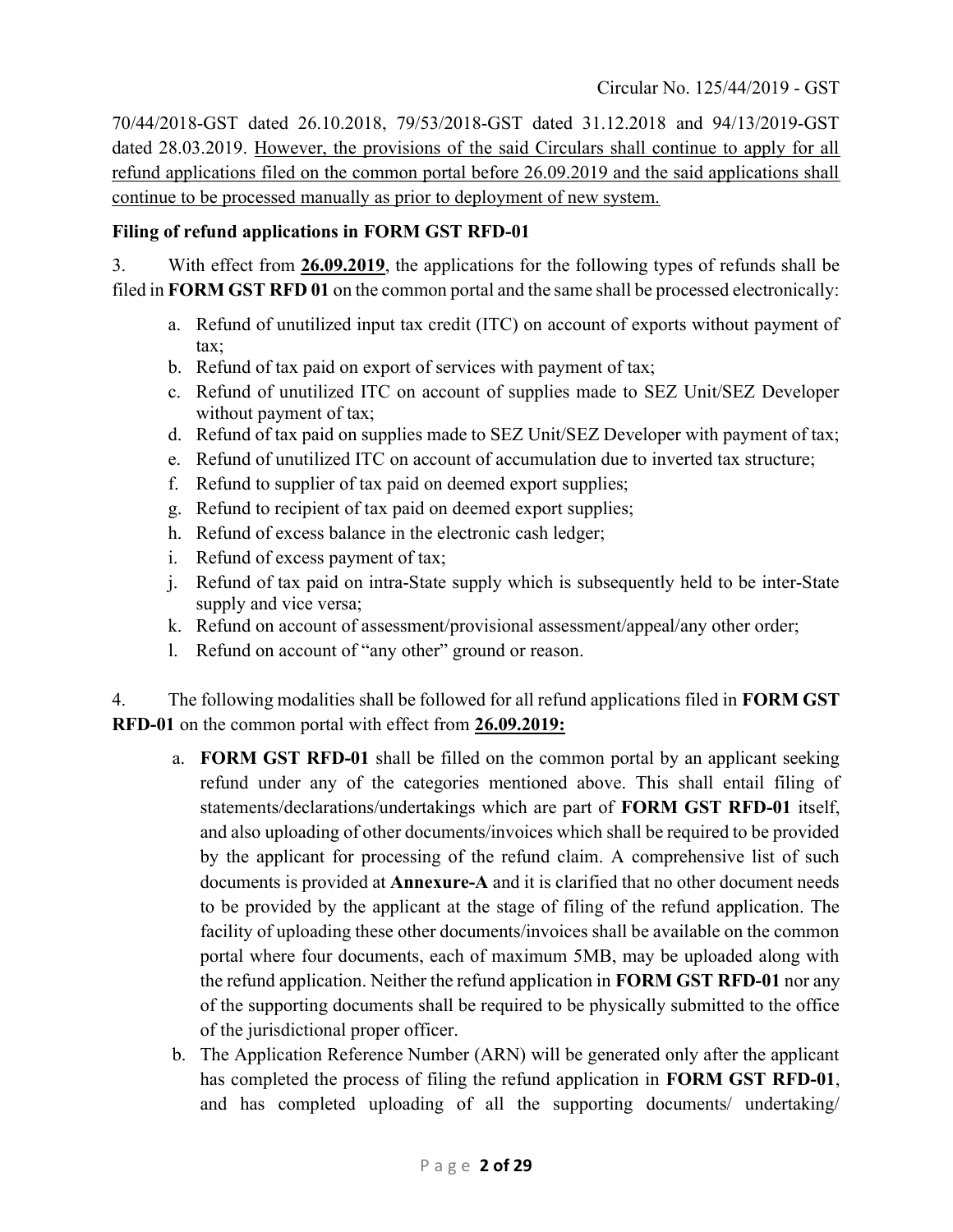statements/invoices and, where required, the amount has been debited from the electronic credit/cash ledger.

- c. As soon as the ARN is generated, the refund application along with all the supporting documents shall be transferred electronically to the jurisdictional proper officer who shall be able to view it on the system. The application shall be deemed to have been filed under sub-rule (2) of rule 90 of the CGST Rules on the date of generation of the said ARN and the time limit of 15 days to issue an acknowledgement or a deficiency memo, as the case may be, shall be counted from the said date. This will obviate the need for an applicant to visit the jurisdictional tax office for the submission of the refund application and /or any of the supporting documents. Accordingly, the acknowledgement for the complete application (FORM GST RFD-02) or deficiency memo (FORM GST RFD-03), as the case may be, would be issued electronically by the jurisdictional tax officer based on the documents so received from the common portal.
- d. If a refund application is electronically transmitted to the wrong jurisdictional officer, he/she shall reassign it to the correct jurisdictional officer electronically as soon as possible, but not later than three working days, from the date of generation of the ARN. Deficiency memos shall not be issued in such cases merely on the ground that the applications were received electronically in the wrong jurisdiction.
- e. It may be noted that the facility to reassign such refund applications is already available with the Commissioner or the officer(s) authorized by him.

5. The refund application in FORM GST RFD-01 filed by all taxpayers, who have already been assigned to the Centre or the State tax authorities, shall be automatically forwarded by the common portal to the concerned authority. At the same time, there might be some migrated taxpayers, who have remained unassigned so far. The refund application in FORM GST RFD-01 filed by such unassigned taxpayers shall be forwarded, for processing, by the common portal to the jurisdictional proper officer of the tax authority from which the taxpayer has originally migrated. Such officers will continue to process these applications up to the stage of issuance of final order in FORM GST RFD-06 and the related payment order in FORM GST RFD-05 even if the applicant is assigned to the counterpart tax authority while the refund claim is under processing. However, if such an applicant gets assigned to one of the tax authorities after generation of the ARN and a deficiency memo gets issued for the refund application submitted by him, then the re-submitted refund application, after correction of deficiencies, shall be treated as a fresh refund application and shall be forwarded to the jurisdictional proper officer of the tax authority to which the taxpayer has now been assigned, irrespective of which authority handled the initial refund claim and issued the deficiency memo.

6. Any refund claim for a tax period may be filed only after furnishing all the returns in FORM GSTR-1 and FORM GSTR-3B which were due to be furnished on or before the date on which the refund application is being filed. However, in case of a claim for refund filed by a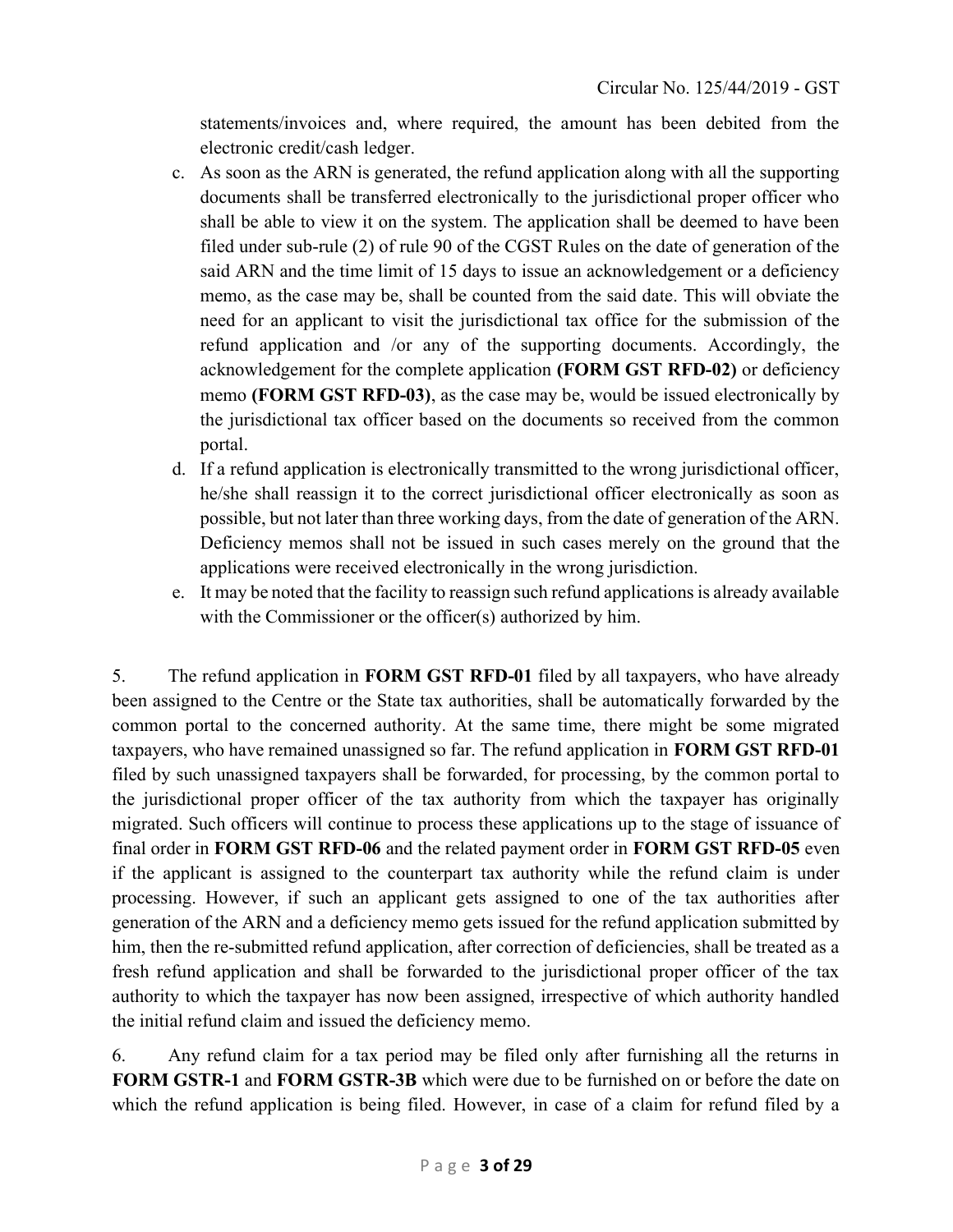composition taxpayer, a non-resident taxable person, or an Input Service Distributor (ISD) furnishing of returns in FORM GSTR-1 and FORM GSTR-3B is not required. Instead, the applicant should have furnished returns in FORM GSTR-4(along with FORM GST CMP-08), FORM GSTR-5 or FORM GSTR-6, as the case may be, which were due to be furnished on or before the date on which the refund application is being filed.

7. Since the functionality of furnishing of FORM GSTR-2 and FORM GSTR-3 remains unimplemented, it has been decided by the GST Council to sanction refund of provisionally accepted input tax credit. However, the applicants applying for refund must give an undertaking to the effect that the amount of refund sanctioned would be paid back to the Government with interest in case it is found subsequently that the requirements of clause (c) of sub-section (2) of section 16 read with sub-section (2) of section 42 of the CGST Act have not been complied with in respect of the amount refunded. This undertaking should be submitted electronically along with the refund claim.

8. The applicant, at his option, may file a refund claim for a tax period or by clubbing successive tax periods. The period for which refund claim has been filed, however, cannot spread across different financial years. Registered persons having aggregate turnover of up to Rs. 1.5 crore in the preceding financial year or the current financial year opting to file FORM GSTR-1 on quarterly basis, can only apply for refund on a quarterly basis or clubbing successive quarters as aforesaid. However, refund claims under categories listed at (a), (c) and (e) in para 3 above must be filed by the applicant chronologically. This means that an applicant, after submitting a refund application under any of these categories for a certain period, shall not be subsequently allowed to file a refund claim under the same category for any previous period. This principle / limitation, however, shall not apply in cases where a fresh application is being filed pursuant to a deficiency memo having been issued earlier.

# Deficiency Memos

9. It may be noted that if the application for refund is complete in terms of sub-rule (2), (3) and (4) of rule 89 of the CGST Rules, an acknowledgement in FORM GST RFD-02 should be issued within 15 days of the filing of the refund application. The date of generation of ARN for FORM GST RFD-01 is to be considered as the date of filing of the refund application. Sub-rule (3) of rule 90 of the CGST Rules provides for communication of deficiencies in FORM GST RFD-03 where deficiencies are noticed within the aforesaid period of 15 days. It is clarified that either an acknowledgement or a deficiency memo should be issued within the aforesaid period of 15 days starting from the date of generation of ARN. Once an acknowledgement has been issued in relation to a refund application, no deficiency memo, on any grounds, may be subsequently issued for the said application.

10. After a deficiency memo has been issued, the refund application would not be further processed and a fresh application would have to be filed. Any amount of input tax credit/cash debited from electronic credit/ cash ledger would be re-credited automatically once the deficiency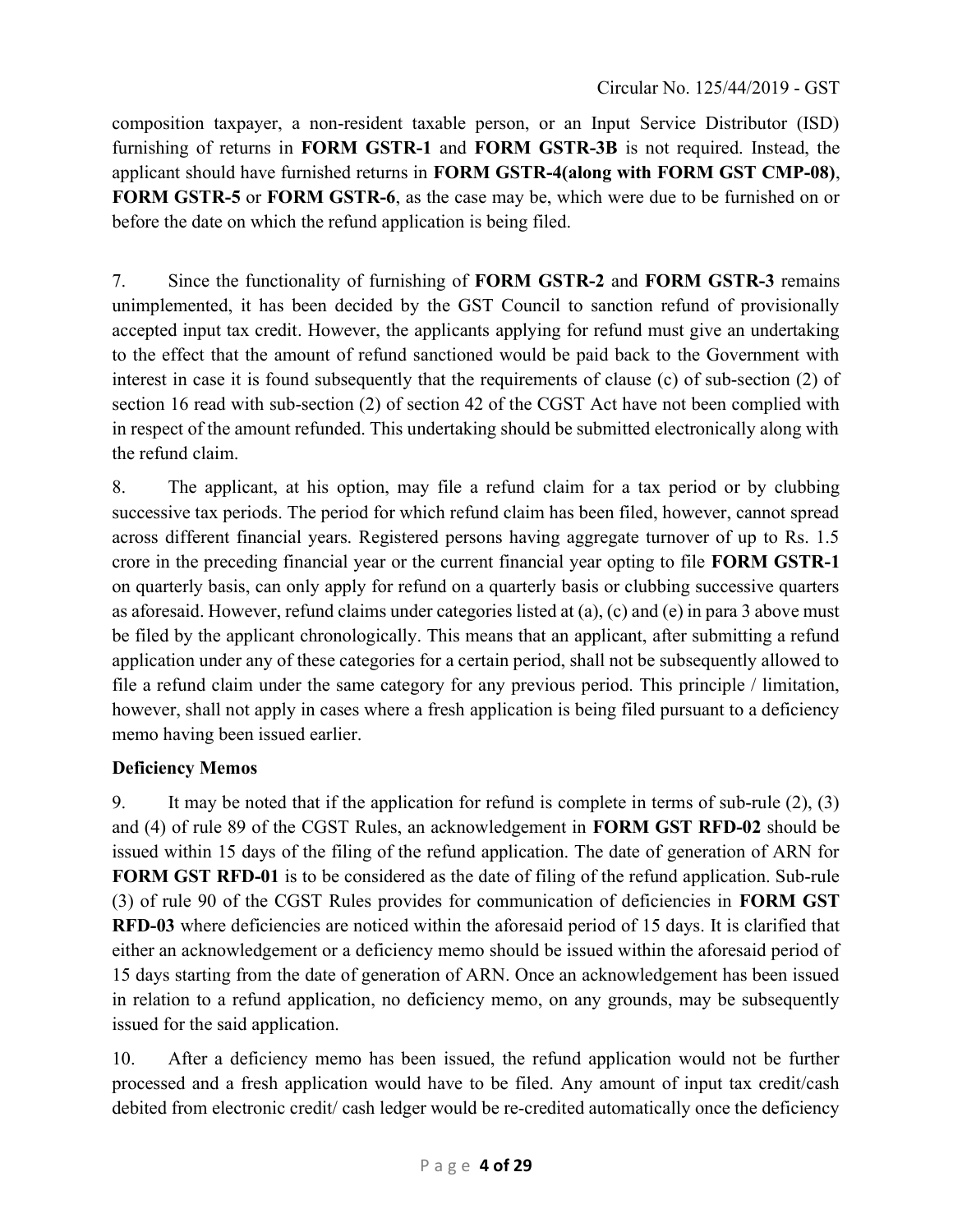memo has been issued. It may be noted that the re-credit would take place automatically and no order in FORM GST PMT-03 is required to be issued. The applicant is required to rectify the deficiencies highlighted in deficiency memo and file fresh refund application electronically in FORM GST RFD-01 again for the same period and this application would have a new and distinct ARN.

11. It is further clarified that once an application has been submitted afresh, pursuant to a deficiency memo, the proper officer will not serve another deficiency memo with respect to the application for the same period, unless the deficiencies pointed out in the original deficiency memo remain un-rectified, either wholly or partly, or any other substantive deficiency is noticed subsequently.

12. It is also clarified that since a refund application filed after correction of deficiency is treated as a fresh refund application, such a rectified refund application, submitted after correction of deficiencies, shall also have to be submitted within 2 years of the relevant date, as defined in the explanation after sub-section (14) of section 54 of the CGST Act.

# Provisional Refund

13. Doubts get raised as to whether provisional refund would be given even in those cases where the proper officer prima-facie has sufficient reasons to believe that there are irregularities in the refund application which would result in rejection of whole or part of the refund amount so claimed. It is clarified that in such cases, the proper officer shall refund on a provisional basis ninety percent of the refundable amount of the claim (amount of refund claim less the inadmissible portion of refund so found) in accordance with the provisions of rule 91 of the CGST Rules. Final sanction of refund shall be made in accordance with the provisions of rule 92 of the CGST Rules.

14. It is further clarified that there is no prohibition under the law preventing a proper officer from sanctioning the entire amount within 7 days of the issuance of acknowledgement through issuance of FORM GST RFD-06, instead of grant of provisional refund of 90 per cent of the amount claimed through FORM GST RFD-04. If the proper officer is fully satisfied about the eligibility of a refund claim on account of zero-rated supplies, and is of the opinion that no further scrutiny is required, the proper officer may issue final order in **FORM GST RFD-06** within 7 days of the issuance of acknowledgement. In such cases, the issuance of a provisional refund order in FORM GST RFD-04 will not be necessary.

15. Further, there are doubts on the procedure to be followed in situations where the final refund amount to be sanctioned in FORM GST RFD-06 is less than the amount of refund sanctioned provisionally through FORM GST RFD-04. For example, consider a situation where an applicant files a refund claim of Rs.100/- on account of zero-rated supplies. The proper officer, after prima-facie examination of the application, sanctions Rs. 90 as provisional refund through FORM GST RFD-04 and the same is electronically credited to his bank account. However, on detailed examination, it appears to the proper officer that only an amount of Rs. 70 is admissible as refund to the applicant. In such cases, the proper officer shall have to issue a show cause notice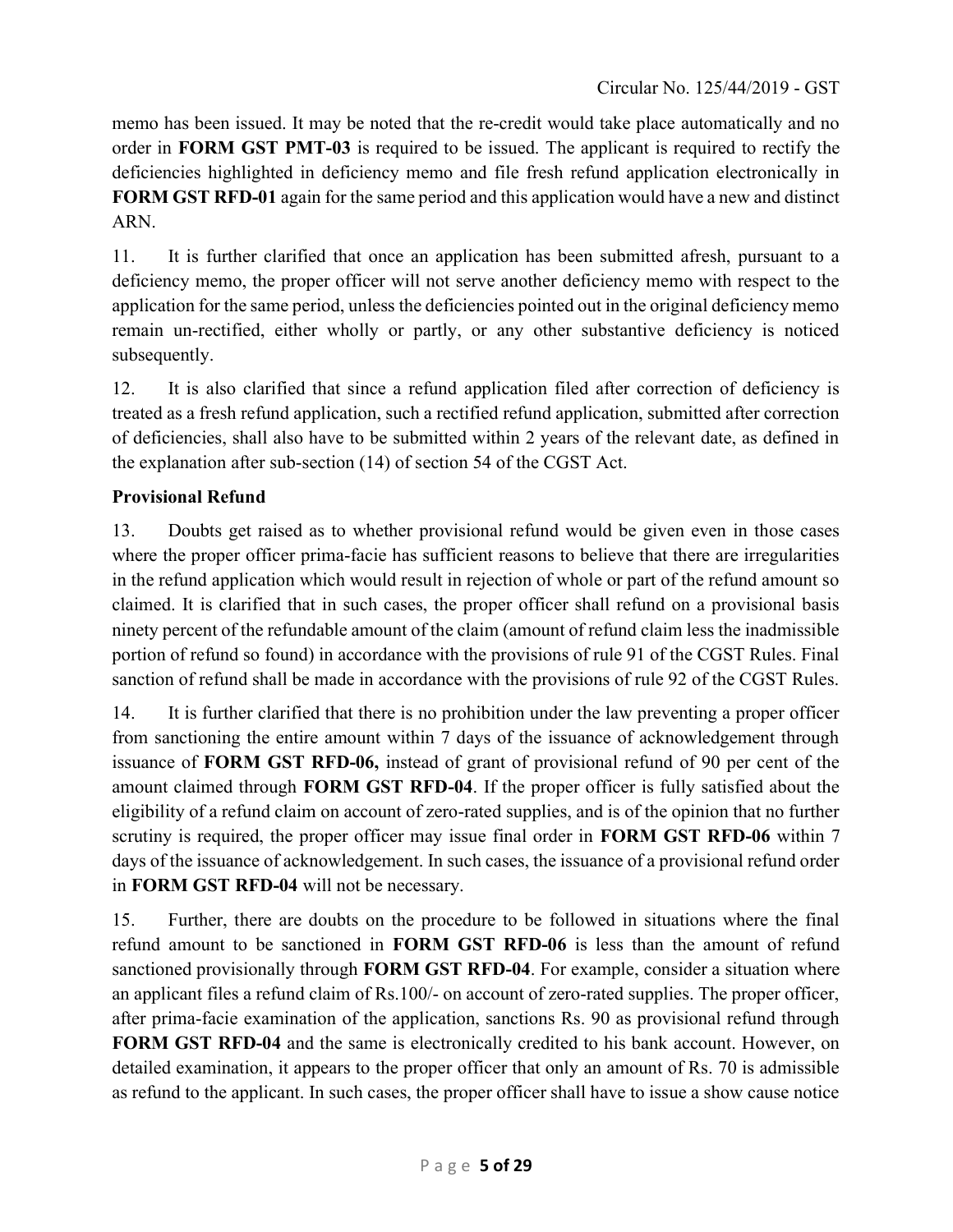to the applicant, in FORM GST RFD-08, under section 54 of the CGST Act, read with section 73 or 74 of the CGST Act, requiring the applicant to show cause as to why:

- (a) the amount claimed of Rs. 30/- should not be rejected as per the relevant provisions of the law; and
- (b) the amount of Rs. 20/- erroneously refunded should not be recovered under section 73 or section 74 of the CGST Act, as the case may be, along with interest and penalty, if any.

16. The proper officer for adjudicating the above case shall be the same as the proper officer for sanctioning refund under section 54 of the CGST Act. The above notice shall be adjudicated following the principles of natural justice and an order shall be issued, in FORM GST RFD-06, under section 54 of the CGST Act, read with section 73 or section 74 of the CGST Act, as the case may be. If the adjudicating authority decides against the applicant in respect of both points (a) and (b) above, then an amount of Rs. 70/- will have to be sanctioned in FORM GST RFD-06, and an amount of Rs. 20/-, along with interest and penalty, if any, shall be entered by the officer in the electronic liability register of the applicant through issuance of FORM GST DRC-07. Further, if the application pertains to refund of unutilized/accumulated ITC, then Rs. 30/-, i.e. the amount rejected, shall have to be re-credited to the electronic credit ledger of the applicant through FORM GST PMT-03. However, this re-credit shall be done only after the receipt of an undertaking from the applicant to the effect that he shall not file an appeal or in case he files an appeal, the same has been finally decided against the applicant. In such cases, it may be noted that **FORM GST RFD-**08 and FORM GST RFD-06, are to be considered as show cause notice and adjudication order respectively, under both section 54 (for rejection of refund) and section 73/74 of the CGST Act as the case may be (for recovery of erroneous refund).

17. It is further clarified that no adjustment or withholding of refund, as provided under subsections (10) and (11) of section 54 of the CGST Act, shall be allowed in respect of the amount of refund which has been provisionally sanctioned. In cases where there is an outstanding recoverable amount due from the applicant, the proper officer, instead of granting refund on provisional basis, may process and sanction refund on final basis at the earliest and recover the amount from the amount so sanctioned.

## Scrutiny of Application

18. In case of refund claim on account of export of goods without payment of tax, the Shipping bill details shall be checked by the proper officer through ICEGATE SITE (www.icegate.gov.in) wherein the officer would be able to check details of EGM and shipping bill by keying in port name, Shipping bill number and date. It is advised that while processing refund claims, information contained in Table 9 of FORM GSTR-1 of the relevant tax period as well as that of the subsequent tax periods should also be taken into cognizance, wherever applicable. In this regard, Circular No. 26/26/2017–GST dated 29.12.2017 may be referred, wherein the procedure for rectification of errors made while filing the returns in FORM GSTR-3B has been provided. Therefore, in case of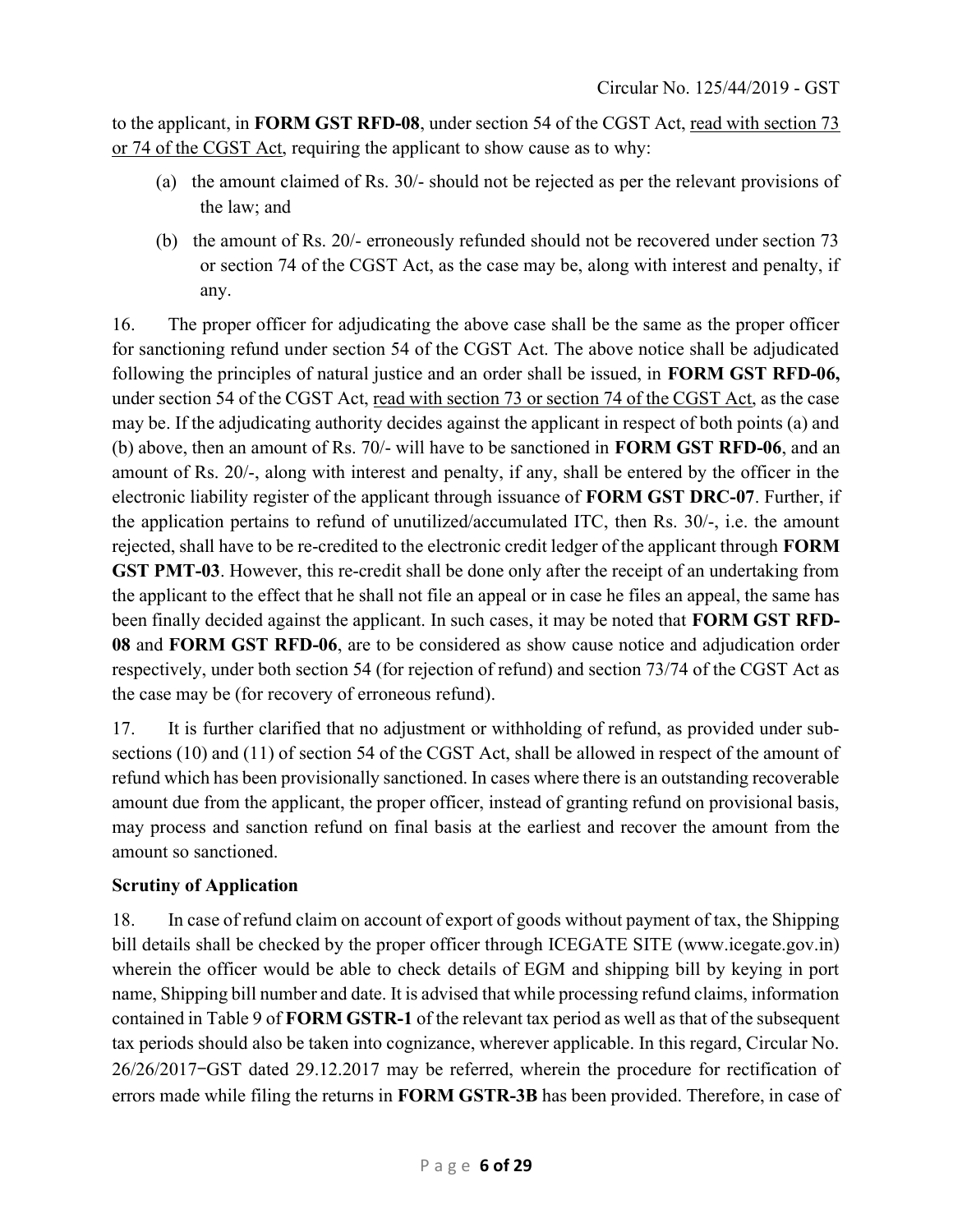discrepancies between the data furnished by the taxpayer in FORM GSTR-3B and FORM GSTR-1, the proper officer shall refer to the said Circular and process the refund application accordingly.

19. Detailed guidelines laid down in subsequent paragraphs of this Circular covering various types of refund claims may also be followed while scrutinizing refund claims for completeness and eligibility.

# Re-crediting of electronic credit ledger on account of rejection of refund claim

20. In case of rejection of refund claim of unutilized/accumulated ITC due to ineligibility of the input tax credit under any provisions of the CGST Act and rules made thereunder, the proper officer shall have to issue a show cause notice in FORM GST RFD-08, under section 54 of the CGST Act, read with section 73 or 74 of the CGST Act, requiring the applicant to show cause as to why:

- (a) the refund amount corresponding to the ineligible ITC should not be rejected as per the relevant provisions of the law; and
- (b) the amount of ineligible ITC should not be recovered as wrongly availed ITC under section 73 or section 74 of the CGST Act, as the case may be, along with interest and penalty, if any.

21. The above notice shall be adjudicated following the principles of natural justice and an order shall be issued, in FORM GST RFD-06, under section 54 of the CGST Act, read with section 73 or section 74 of the CGST Act, as the case may be. If the adjudicating authority decides against the applicant in respect of both points (a) and (b) above, then FORM GST RFD-06 shall have to be issued accordingly, and the amount of ineligible ITC, along with interest and penalty, if any, shall be entered by the officer in the electronic liability register of the applicant through issuance of FORM GST DRC-07. Alternatively, the applicant can voluntarily pay this amount, along with interest and penalty, as applicable, before service of the demand notice, and intimate the same to the proper officer in FORM GST DRC-03 in accordance with sub-section (5) of section 73 or sub-section (5) of section 74 of the CGST Act, as the case may be, read with subrule (2) of rule 142 of the CGST Rules. In such cases, the need for serving a demand notice for recovery of ineligible ITC will be obviated. In any case, the proper officer shall order for the rejected amount to be re-credited to the electronic credit ledger of the applicant using FORM GST PMT-03, only after the receipt of an undertaking from the applicant to the effect that he shall not file an appeal or in case he files an appeal, the same is finally decided against the applicant.

22. In case of rejection of a claim for refund, on account of any reason other than the ineligibility of credit, the process described in para 20 and 21 above shall be followed with the only difference that there shall be no proceedings for recovery of ineligible ITC under section 73 or section 74, as the case may be.

23. Consider an example where against a refund claim of unutilized/accumulated ITC of Rs.100/-, only Rs.80/- is sanctioned (Rs.15/- is rejected on account of ineligible ITC and Rs.5/- is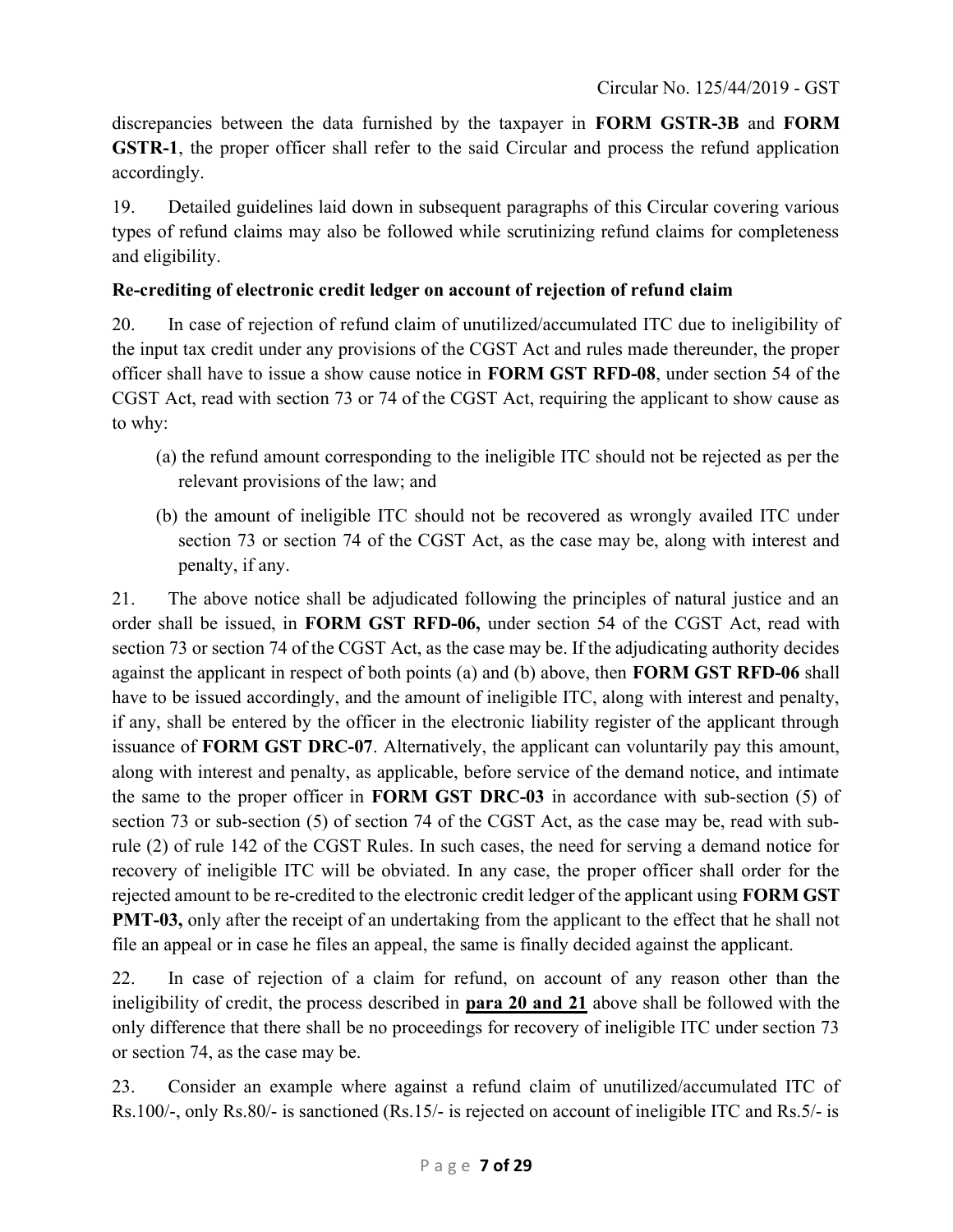rejected on account of any other reason). As stated above, a show cause notice, in FORM GST RFD-08 shall have to be issued to the applicant, requiring him to show cause as to why the refund claim amounting to Rs.20/-should not be rejected under the relevant provisions of the law and why the ineligible ITC of Rs. 15/- should not be recovered under section 73 or section 74, as the case may be, with interest and penalty, if any. If the said notice is decided against the applicant, Rs. 15/-, along with interest and penalty, if any, shall be entered by the officer in the electronic liability register of the applicant through issuance of **FORM GST DRC-07.** Further, Rs. 20/- would be recredited through FORM GST PMT-03 only after the receipt of an undertaking from the applicant to the effect that he shall not file an appeal or in case he files an appeal, the same is finally decided against the applicant.

24. Continuing with the above example, further assume that the applicant files an appeal against this order and the appellate authority decides wholly in the applicant's favour. It is hereby clarified in such a case the petitioner would file a fresh refund claim for the said amount of Rs. 20/- under the option of claiming refund "On Account of Assessment/Provisional Assessment/Appeal/Any other order".

# Application for refund of integrated tax paid on export of services and supplies made to a Special Economic Zone developer or a Special Economic Zone unit

25. It has been represented that while filing the return in **FORM GSTR-3B** for a given tax period, certain registered persons committed errors in declaring the export of services on payment of integrated tax or zero-rated supplies made to a Special Economic Zone developer or a Special Economic Zone unit on payment of integrated tax. They have shown such supplies in the Table under column 3.1(a) instead of showing them in column 3.1(b) of **FORM GSTR-3B** whilst they have shown the correct details in Table 6A or 6B of FORM GSTR-1 for the relevant tax period and duly discharged their tax liabilities. Such registered persons were earlier unable to file the refund application in FORM GST RFD-01A for refund of integrated tax paid on the export of services or on supplies made to a SEZ developer or a SEZ unit on the GST common portal because of an in-built validation check in the system which restricted the refund amount claimed (integrated tax/cess) to the amount of integrated tax/cess mentioned under column 3.1(b) of FORM GSTR-3B (zero rated supplies) filed for the corresponding tax period.

26. In this regard, it is clarified that for the tax periods commencing from 01.07.2017 to 30.06.2019, such registered persons shall be allowed to file the refund application in FORM GST RFD-01 on the common portal subject to the condition that the amount of refund of integrated tax/cess claimed shall not be more than the aggregate amount of integrated tax/cess mentioned in the Table under columns 3.1(a), 3.1(b) and 3.1(c) of FORM GSTR-3B filed for the corresponding tax period.

## Disbursal of refunds

27. Separate disbursement of refund amounts under different tax heads by different tax authorities, i.e. disbursement of Central tax, Integrated tax and Compensation Cess by Central tax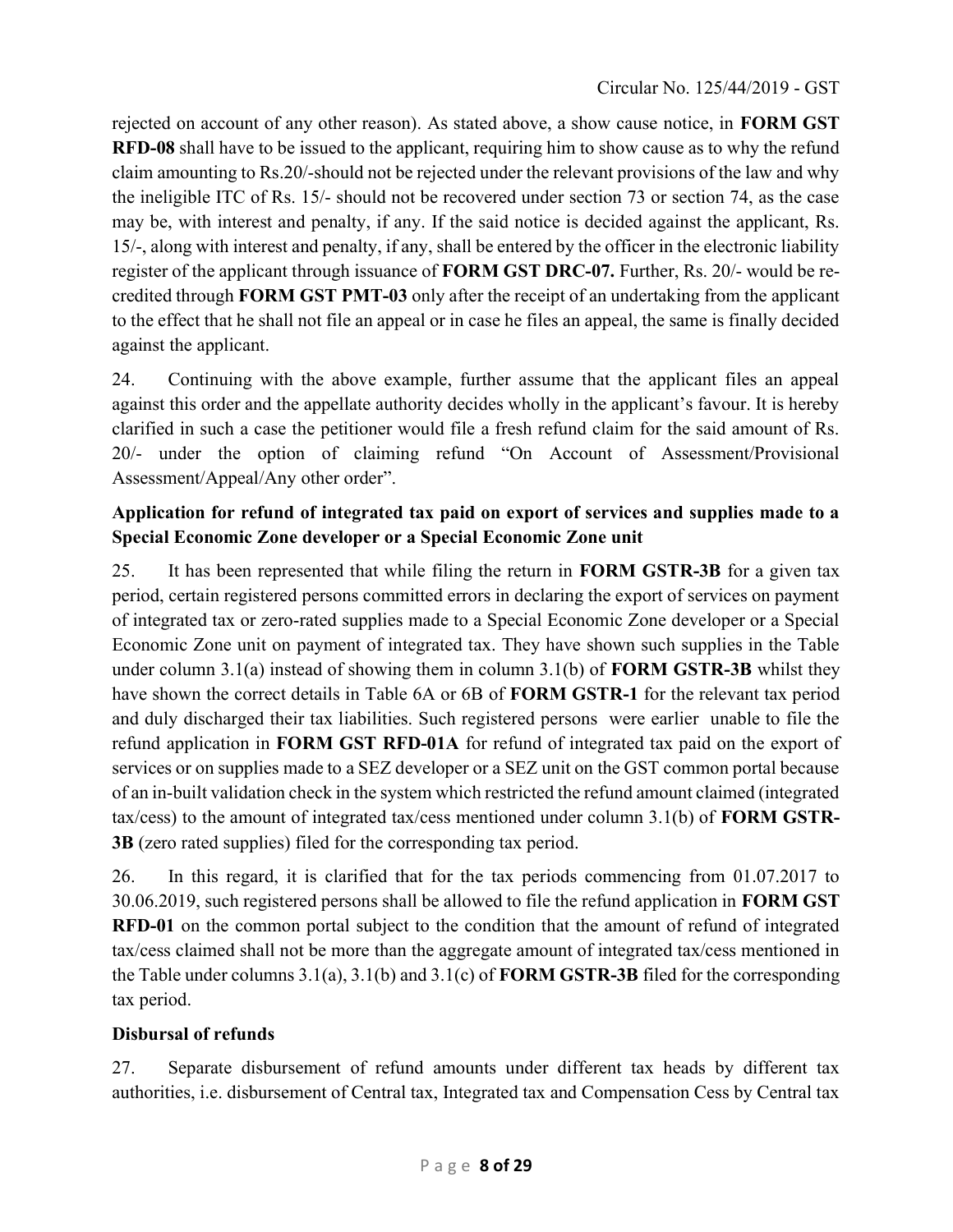officers and disbursement of State tax by State tax officers, was causing undue hardship to the refund applicants. In order to facilitate refund applicants on this account, it has now been decided that for a refund application assigned to a Central tax officer, both the sanction order (FORM GST RFD-04/06) and the corresponding payment order (FORM GST RFD-05) for the sanctioned refund amount, under all tax heads, shall be issued by the Central tax officer only. Similarly, for refund applications assigned to a State/UT tax officer, both the sanction order (FORM GST RFD-04/06) and the corresponding payment order (FORM GST RFD-05) for the sanctioned refund amount, under all tax heads, shall be issued by the State/UT tax officer only.

28. The sanctioned refund amounts, as entered in the payment orders issued by the Central and State/UT tax officers, shall be disbursed through the Public Financial Management System (PFMS) of the Controller General of Accounts (CGA), Ministry of Finance, Government of India. On filing of a refund application in FORM GST RFD-01, the common portal shall generate a master file for the applicant containing the relevant details like name, GSTIN, bank account details etc. This master file shall be shared with PFMS for validation of the bank account details provided by the applicant in the refund application. Once the bank account is validated, PFMS will create a unique assessee code (combination of GSTIN + validated bank account number) for the applicant. This unique assessee code will be used by PFMS for all refund payments made to the applicant in the said bank account. Therefore, in order to avoid repeat validations and generation of multiple unique assessee codes for the same GSTIN, it shall be advisable for the applicants to enter the same bank account details in successive refund applications submitted in FORM GST RFD-01. In cases where an applicant wishes to avail the refund in a different bank account, which has not yet been validated, a new unique assessee code (comprising of GSTIN + new bank account) will be generated by PFMS after validation of the said bank account.

29. If the bank account details mentioned by an applicant in the refund application submitted in FORM GST RFD-01 are invalidated, an error message shall be transmitted by PFMS to the common portal electronically and the common portal shall make the error message available to the applicant and the refund officers on their dashboards. On receiving such an error message, an applicant can:

- a) rectify the invalidated bank account details by filing a non-core amendment in FORM GST REG-14; or
- b) add a new bank account by filing a non-core amendment in FORM GST REG-14

30. The updated bank account details will be reflected in a drop-down menu on the dashboard. From this drop-down menu, the applicant can choose any bank account, including the ones rectified (option (a)) or newly added (option (b)), from the list of bank accounts available in his registration database. The chosen bank account details will again be sent to PFMS for validation. The proper officer will be able to issue the payment order in FORM GST RFD-05 only after the selected bank account has been validated.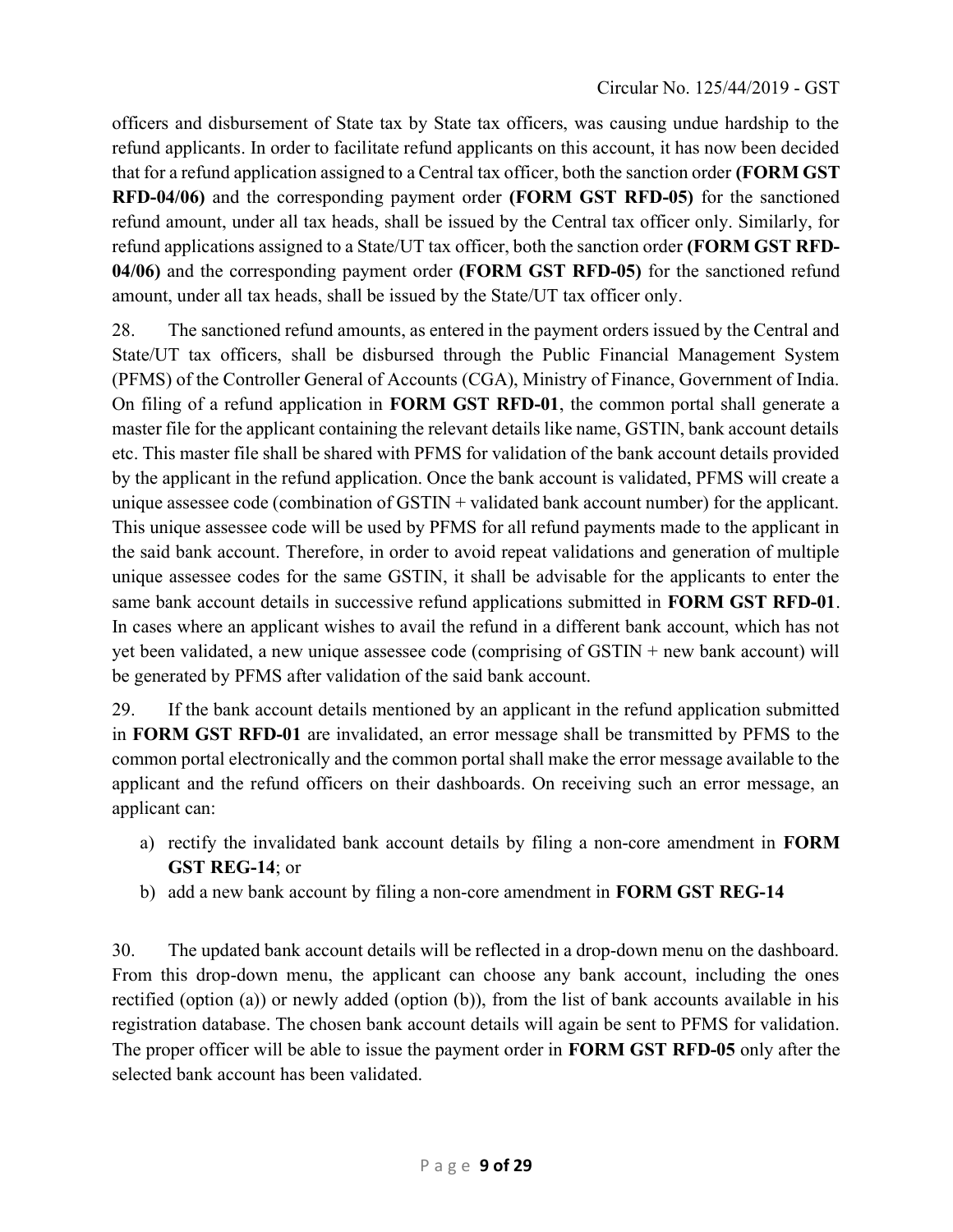31. By following the above process, validation errors, if any, will generally be corrected before the issuance of payment order in FORM GST RFD-05. Therefore, there should generally not be any validation errors after issuance of a payment order in FORM GST RFD-05. However, in certain exceptional cases, it is possible that a validation error occurs after issuance of the payment order. In such cases, the said payment order will be invalidated by the common portal and a new payment order will have to be issued by the proper officer after following the rectification process described in **paras 29 and 30** above. The re-issued payment order will have a new reference number and shall contain the newly selected bank account details. However, there will be no change in either the original ARN or the sanction order number or the amount for which the payment order was originally issued.

32. It may be noted that the applicant, at the time of filing of refund application in FORM GST RFD-01, can select a bank account only from the list of bank accounts provided by him at the time of registration in FORM GST REG-01, or subsequently through filing a non-core amendment in FORM GST REG-14. The same account details will be auto-populated in the payment order issued in FORM GST RFD-05. Any change in these auto-populated bank account details shall not be allowed unless there is a validation error in relation to the same.

33. The disbursement status of the refund amount would be communicated by PFMS to the common portal. The common portal shall notify the same to the taxpayer by email/SMS. Such details shall also be available on the status tracking facility on the dashboard.

34. Section 56 of the CGST Act clearly states that if any tax ordered to be refunded is not refunded within 60 days of the date of receipt of application, interest at the rate of 6 per cent (notified vide notification No. 13/2017-Central Tax dated 28.06.2017) on the refund amount starting from the date immediately after the expiry of sixty days from the date of receipt of application (ARN) till the date of refund of such tax shall have to be paid to the applicant. It may be noted that any tax shall be considered to have been refunded only when the amount has been credited to the bank account of the applicant. Therefore, interest will be calculated starting from the date immediately after the expiry of sixty days from the date of receipt of the application till the date on which the amount is credited to the bank account of the applicant. Accordingly, all tax authorities are advised to issue the final sanction order in FORM GST RFD-06 and the payment order in FORM GST RFD-05 within 45 days of the date of generation of ARN, so that the disbursement is completed within 60 days.

35. The provisions relating to refund provide for partial as well as complete adjustment of refund against any outstanding demand under GST or under any existing law. It is hereby clarified that both partial or complete adjustment of sanctioned amount of refund against any outstanding demand under GST or under any existing law would be made in FORM GST RFD-06. Furthermore, sub-clause (b) of sub-section (6), sub-clause (a) of sub-section (7), sub-clause (a) of sub-section (8) and sub-clause (a) of sub-section (9) of Section 142 of the CGST Act provides for recovery of any tax, interest, fine, penalty or any other amount recoverable under the existing law as an arrear of tax under GST unless such amount is recovered under the existing law. It is hereby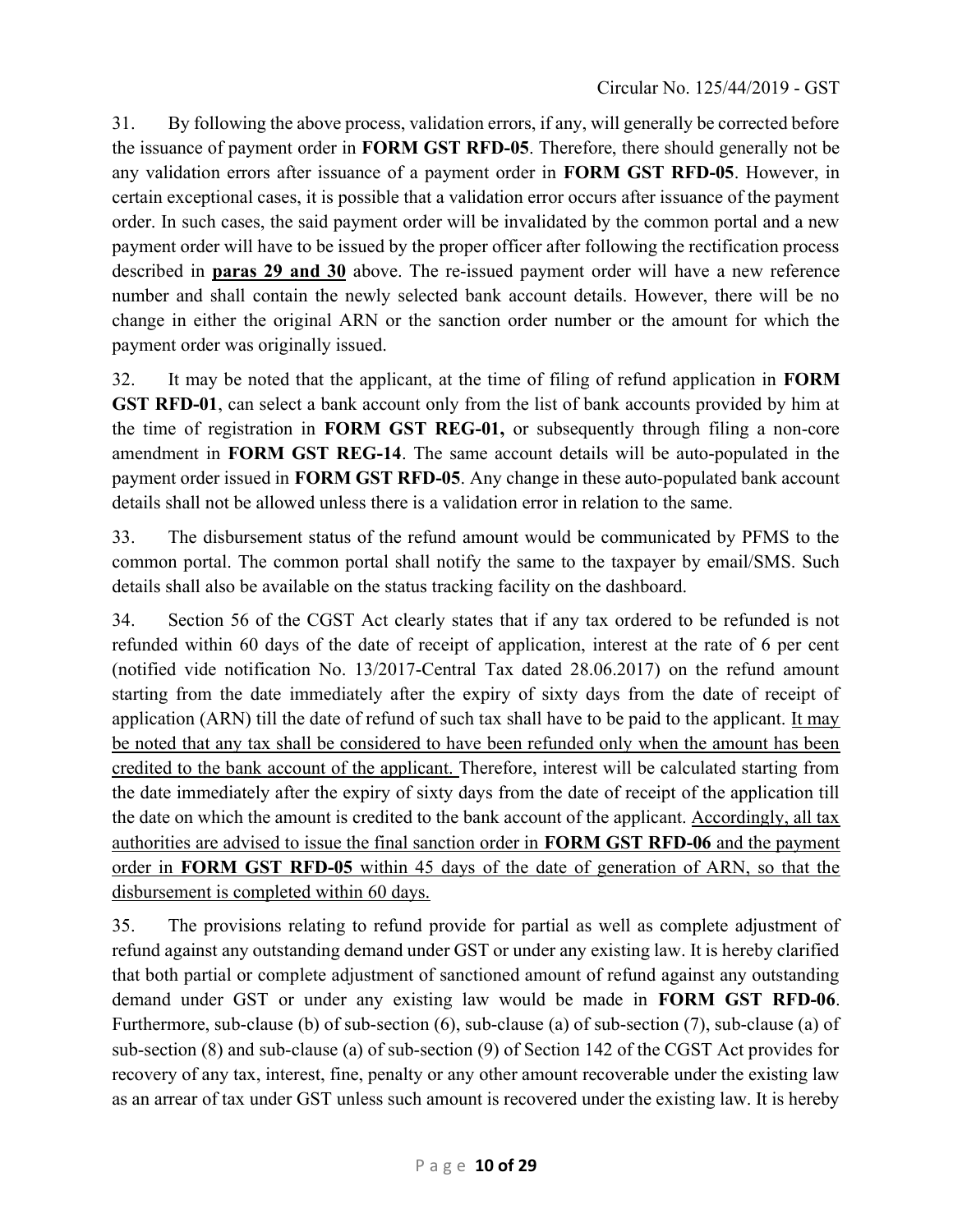clarified that adjustment of refund amount against any outstanding demand under the existing law can be done.

# Guidelines for refunds of unutilized Input Tax Credit

36. Applicants of refunds of unutilized ITC, i.e. refunds pertaining to items listed at (a), (c) and (e) in para 3 above, shall have to upload a copy of FORM GSTR-2A for the relevant period (or any prior or subsequent period(s) in which the relevant invoices have been auto-populated) for which the refund is claimed. The proper officer shall rely upon **FORM GSTR-2A** as an evidence of the accountal of the supply by the corresponding supplier(s) in relation to which the input tax credit has been availed by the applicant. Such applicants shall also upload the details of all the invoices on the basis of which input tax credit has been availed during the relevant period for which the refund is being claimed, in the format enclosed as **Annexure-B** along with the application for refund claim. Such availment of ITC will be subject to restriction imposed under sub-rule (4) in rule 36 of the CGST rules inserted vide Notification No. 49/2019-CT dated 09.10.2019. The applicant shall also declare the eligibility or otherwise of the input tax credit availed against the invoices related to the claim period in the said format for enabling the proper officer to determine the same. Self-certified copies of invoices in relation to which the refund of ITC is being claimed and which are declared as eligible for ITC in Annexure  $-$  B, but which are not populated in FORM GSTR-2A, shall be uploaded by the applicant along with the application in FORM GST RFD 01. It is emphasized that the proper officer shall not insist on the submission of an invoice (either original or duplicate) the details of which are available in FORM GSTR-2A of the relevant period uploaded by the applicant.

37. In case of refunds pertaining to items listed at (a), (c) and (e) in para 3 above, the common portal calculates the refundable amount as the least of the following amounts:

- a) The maximum refund amount as per the formula in rule 89(4) or rule 89(5) of the CGST Rules [formula is applied on the consolidated amount of ITC, i.e. Central tax  $+$  State tax/Union Territory tax +Integrated tax];
- b) The balance in the electronic credit ledger of the applicant at the end of the tax period for which the refund claim is being filed after the return in FORM GSTR-3B for the said period has been filed; and
- c) The balance in the electronic credit ledger of the applicant at the time of filing the refund application.

After calculating the least of the three amounts, as detailed above, the equivalent amount is to be debited from the electronic credit ledger of the applicant in the following order:

- a) Integrated tax, to the extent of balance available;
- b) Central tax and State tax/Union Territory tax, equally to the extent of balance available and in the event of a shortfall in the balance available in a particular electronic credit ledger (say, Central tax), the differential amount is to be debited from the other electronic credit ledger (i.e., State tax/Union Territory tax, in this case).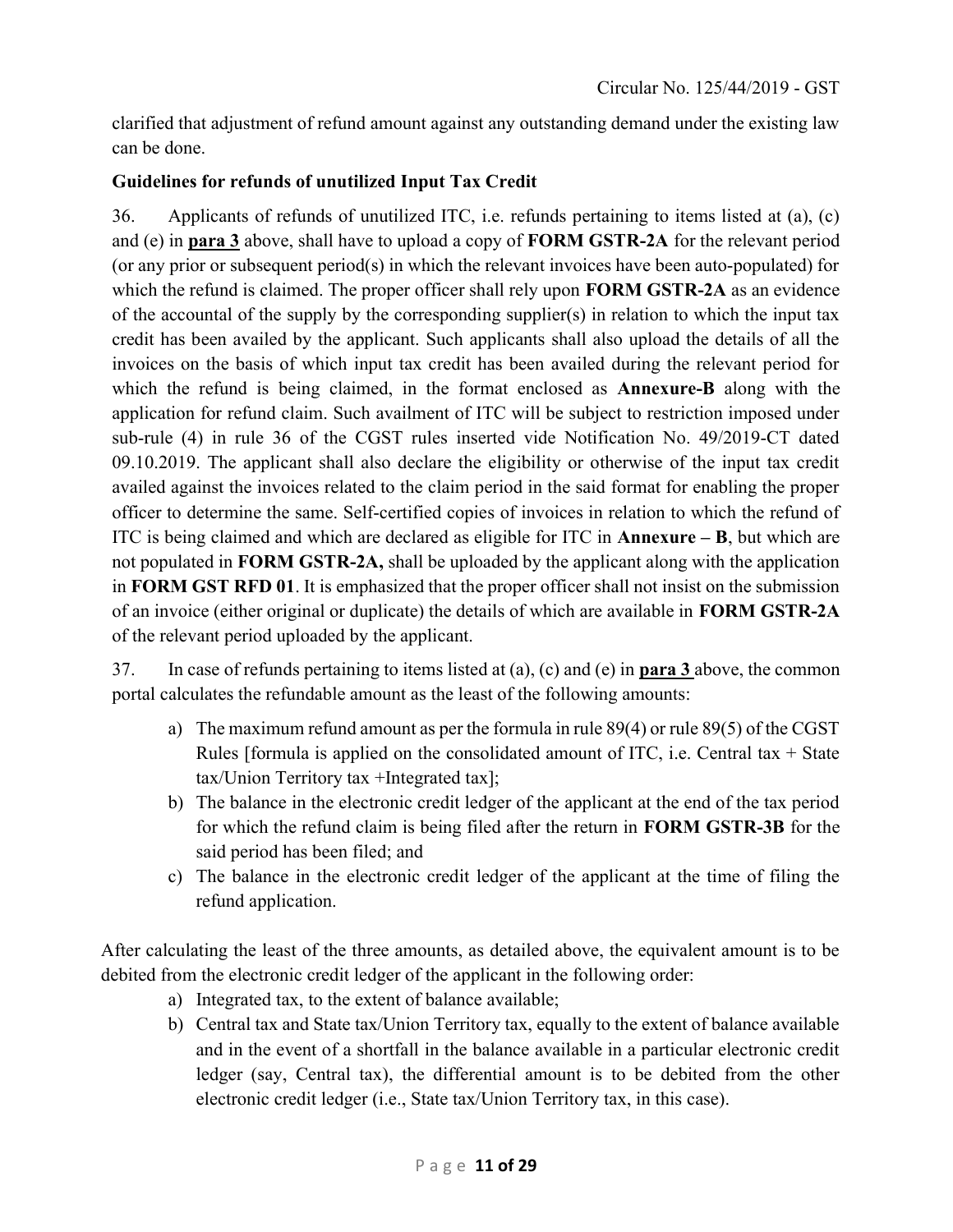38. The order of debit described above, however, is not presently available on the common portal. Till the time such facility is made available on the common portal, the taxpayers are advised to follow the order as explained above for all refund applications. However, for applications where this order is not adhered to by the applicant, no adverse view may be taken by the tax authorities. The above system validations are being clarified so that there is no ambiguity in relation to the process through which an application in FORM GST RFD-01 is generated.

39. For all refund applications where refund of unutilized ITC of compensation cess is being claimed, the calculation of the refundable amount of compensation cess shall be done separately and the amount so calculated will be entirely debited from the balance of compensation cess available in the electronic credit ledger.

40. The third proviso to sub-section (3) of section 54 of the CGST Act states that no refund of input tax credit shall be allowed in cases where the supplier of goods or services or both avails of drawback in respect of Central tax. It is clarified that if a supplier avails of drawback in respect of duties rebated under the Customs and Central Excise Duties Drawback Rules, 2017, he shall be eligible for refund of unutilized input tax credit of Central tax/ State tax/ Union Territory tax / Integrated tax/ Compensation cess. It is also clarified that refund of eligible credit on account of State tax shall be available if the supplier of goods or services or both has availed of drawback in respect of Central tax.

## Guidelines for refund of tax paid on deemed exports

41. Certain supplies of goods have been notified as deemed exports vide notification No. 48/2017-Central Tax dated 18.10.2017 under section 147 of the CGST Act. Further, the third proviso to rule 89(1) of the CGST Rules allows either the recipient or the supplier to apply for refund of tax paid on such deemed export supplies. In case such refund is sought by the supplier of deemed export supplies, the documentary evidences as specified in notification No. 49/2017- Central Tax dated 18.10.2017 are also required to be furnished which includes an undertaking that the recipient of deemed export supplies shall not claim the refund in respect of such supplies and shall not avail any input tax credit on such supplies. Similarly, in case the refund is filed by the recipient of deemed export supplies, an undertaking shall have to be furnished by him stating that refund has been claimed only for those invoices which have been detailed in statement 5B for the tax period for which refund is being claimed and that he has not availed input tax credit on such invoices. The recipient shall also be required to declare that the supplier has not claimed refund with respect to the said supplies. The procedure regarding procurement of supplies of goods from DTA by Export Oriented Unit (EOU) / Electronic Hardware Technology Park (EHTP) Unit / Software Technology Park (STP) Unit / Bio-Technology Parks (BTP) Unit under deemed export as laid down in Circular No. 14/14/2017-GST dated 06.11.2017 needs to be complied with.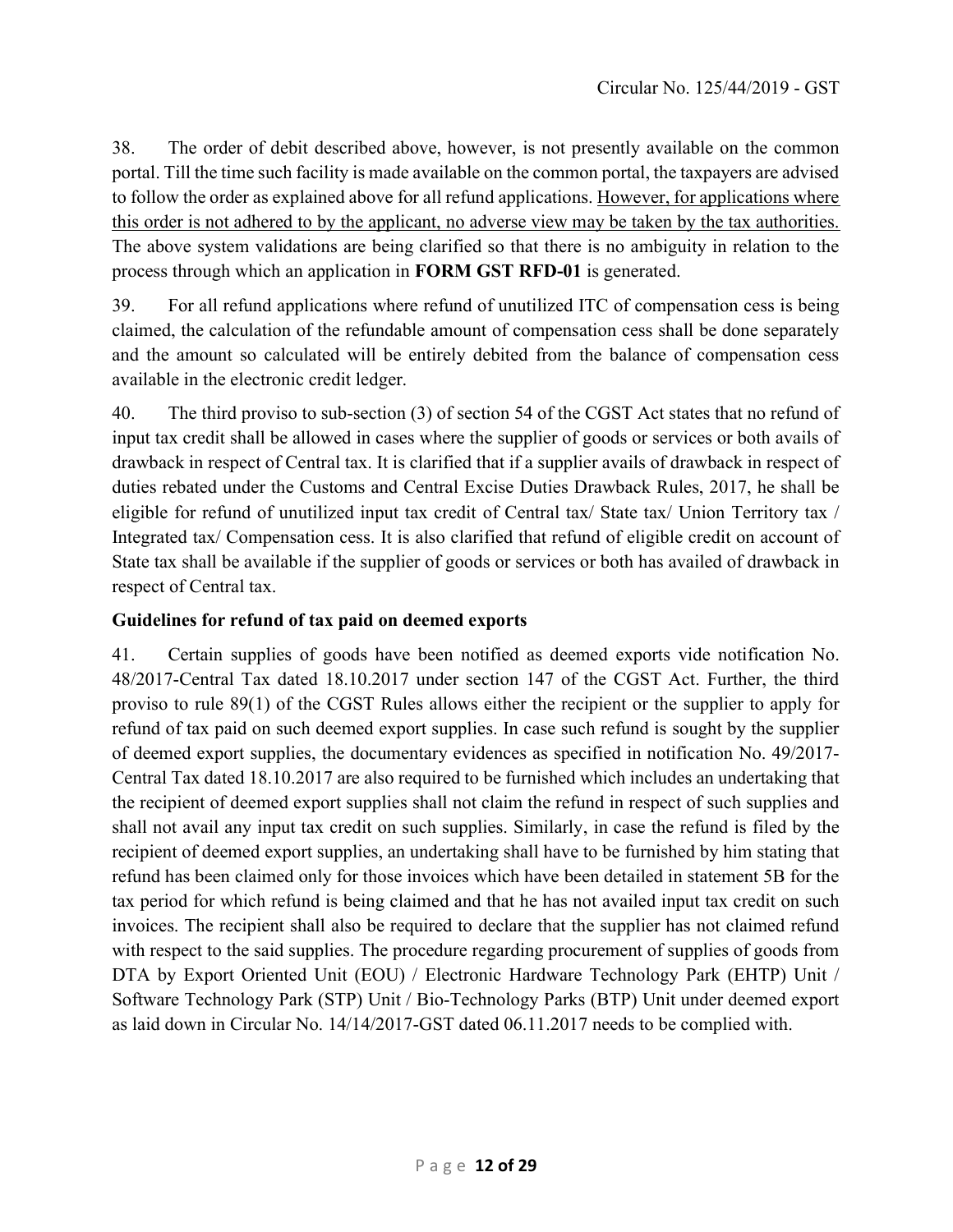#### Guidelines for claims of refund of Compensation Cess

42. Doubts have been raised whether a registered person is eligible to claim refund of unutilized input tax credit of compensation cess paid on inputs, where the zero-rated final product is not leviable to compensation cess. For instance, cess is levied on coal, which is an input for the manufacture of aluminium products, whereas cess is not levied on aluminium products. In this context, attention is invited to section 16(2) of the Integrated Goods and Services Tax Act, 2017 (hereafter referred to as the "IGST Act") which states that, subject to the provisions of section 17(5) of the CGST Act, credit of input tax may be availed for making zero rated supplies. Further, section 16 of the IGST Act has been *mutatis mutandis* made applicable to inter-State supplies under the Cess Act vide section 11 (2) of the Cess Act. Thus, it implies that input tax credit of Compensation Cess may be availed for making zero-rated supplies. Further, by virtue of section 54(3) of the CGST Act, the refund of such unutilized ITC shall be available. Accordingly, it is clarified that a registered person making zero rated supply of aluminium products under bond or LUT may claim refund of unutilized credit including that of compensation cess paid on coal. Such registered persons may also make zero-rated supply of aluminium products on payment of Integrated tax but they cannot utilize the credit of the compensation cess paid on coal for payment of Integrated tax in view of the proviso to section 11(2) of the Cess Act, which allows the utilization of the input tax credit of cess, only for the payment of cess on the outward supplies.

43. As regards the certain issues related to refund of accumulated input tax credit of compensation cess on account of zero-rated supplies made under Bond/Letter of Undertaking on which clarifications have been sought since GST roll out, the same have been examined and are clarified as below:

a) Issue: A registered person uses inputs on which compensation cess is leviable (e.g. coal) to export goods on which there is no levy of compensation cess (e.g. aluminium). For the period July, 2017 to May, 2018, no ITC is availed of the compensation cess paid on the inputs received during this period. ITC is only availed of the Central tax, State tax/Union Territory tax or Integrated tax charged on the invoices for these inputs. This ITC is utilized for payment of Integrated tax on export of goods. Vide Circular No. 45/19/2018-GST dated 30.05.2018, it was clarified that refund of accumulated ITC of compensation cess on account of zero-rated supplies made under Bond/Letter of Undertaking is available even if the exported product is not subject to levy of cess. After the issuance of this Circular, the registered person decides to start exporting under bond/LUT without payment of tax. He also decides to avail (through the return in FORM GSTR-3B) the ITC of compensation cess, paid on the inputs used in the months of July, 2017 to May, 2018, in the month of July, 2018. The registered person then goes on to file a refund claim for ITC accumulated on account of exports for the month of July, 2018 and includes the said accumulated ITC for the month of July, 2018. How should the amount of compensation cess to be refunded be calculated?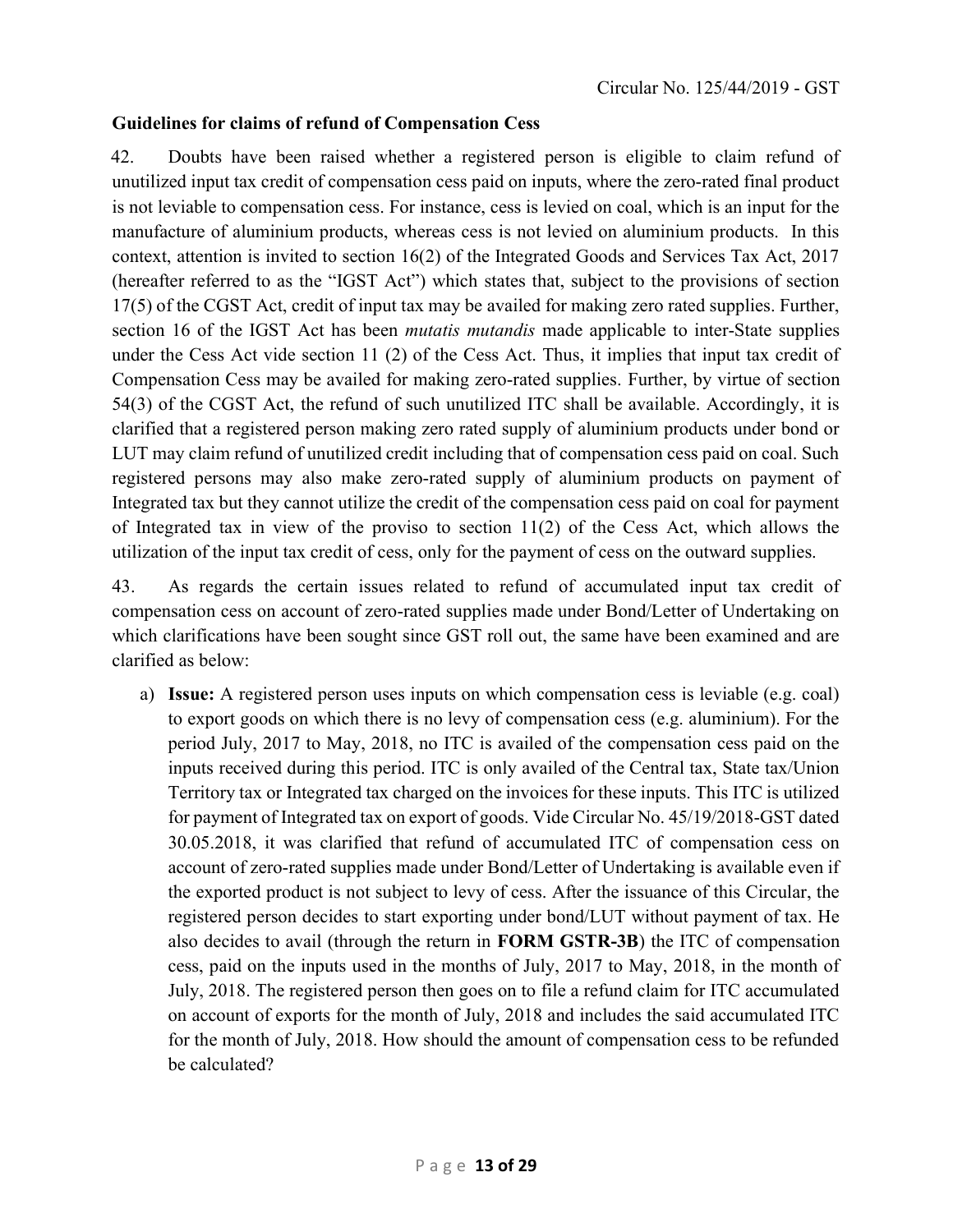Clarification: In the instant case, refund on account of compensation cess is to be recomputed as if the same was available in the respective months in which the refund of unutilized credit of Central tax/State tax/Union Territory tax/Integrated tax was claimed on account of exports made under LUT/Bond. If the aggregate of these recomputed amounts of refund of compensation cess is less than or equal to the eligible refund of compensation cess calculated in respect of the month in which the same has actually been claimed, then the aggregate of the recomputed refund of compensation cess of the respective months would be admissible. However, the recomputed amount of eligible refund (of compensation cess) in respect of past periods, as aforesaid, would not be admissible in respect of consignments exported on payment of Integrated tax. This process would be applicable for application(s) for refund of compensation cess (not claimed earlier) in respect of the past period.

b) Issue: A registered person uses coal for the captive generation of electricity which is further used for the manufacture of goods (say aluminium) which are exported under Bond/Letter of Undertaking without payment of duty. Refund claim is filed for accumulated Input Tax Credit of compensation cess paid on coal. Can the said refund claim be rejected on the ground that coal is used for the generation of electricity which is an intermediate product and not the final product which is exported and since electricity is exempt from GST, the ITC of the tax paid on coal for generation of electricity is not available?

Clarification: There is no distinction between intermediate goods or services and final goods or services under GST. Inputs have been clearly defined to include any goods other than capital goods used or intended to be used by a supplier in the course or furtherance of business. Since coal is an input used in the production of aluminium, albeit indirectly through the captive generation of electricity, which is directly connected with the business of the registered person, input tax credit in relation to the same cannot be denied.

c) Issue: A registered person avails ITC of compensation cess (say, of Rs. 100/-) paid on purchases of coal every month. At the same time, he reverses a certain proportion (say, half i.e. Rs. 50/-) of the ITC of compensation cess so availed on purchases of coal which are used in making zero rated outward supplies. Both these details are entered in the FORM GSTR-3B filed for the month as a result of which an amount of Rs. 50/- only is credited in the electronic credit ledger. The reversed amount (Rs. 50/-) is then shown as a 'cost' in the books of accounts of the registered person. However, the registered person declares Rs. 100/- as 'Net ITC' and uses the same in calculating the maximum refund amount which works out to be Rs. 50/- (assuming that export turnover is half of total turnover). Since both the balance in the electronic credit ledger at the end of the tax period for which the claim of refund is being filed and the balance in the electronic credit ledger at the time of filing the refund claim is Rs. 50/- (assuming that no other debits/credits have happened),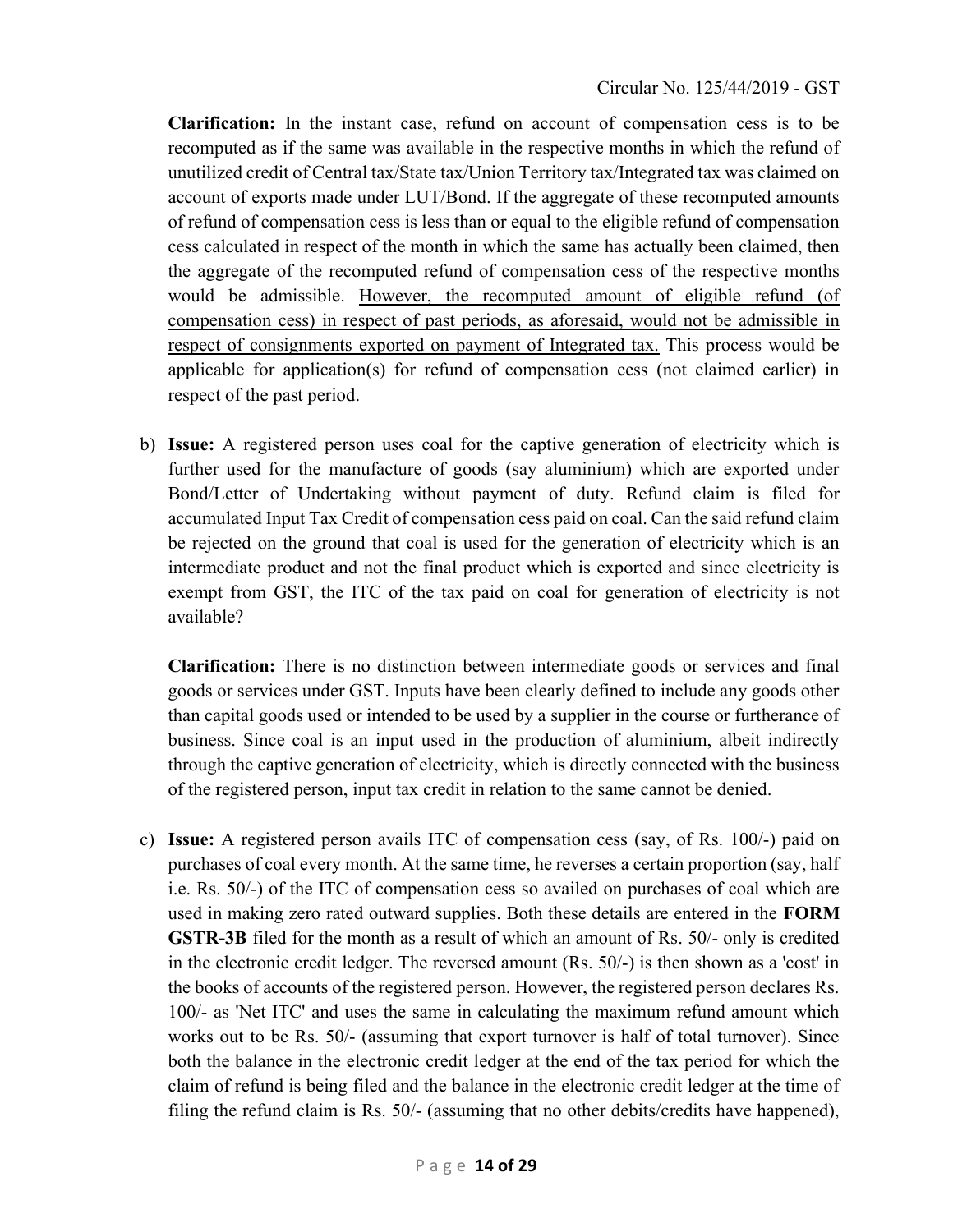the common portal will proceed to debit Rs. 50/- from the ledger as the claimed refund amount. The question is whether the proper officer should sanction Rs. 50/- as the refund amount or Rs. 25/- (i.e. half of the ITC availed after adjusting for reversals)?

Clarification: ITC which is reversed cannot be held to have been 'availed' in the relevant period. Therefore, the same cannot be part of refund of unutilized ITC on account of zerorated supplies. Moreover, the reversed ITC has been accounted as a cost which would have reduced the income tax liability of the applicant. Therefore, the same amount cannot, at the same time, be refunded to him/her in the ratio of export turnover to total turnover. However, if the said reversed amount is again availed in a later tax period, subject to the restriction under section 16(4) of the CGST Act, it can be refunded in the ratio of export turnover to total turnover in that tax period in the same manner as detailed in para 37 above. This is subject to the restriction that the accounting entry showing the said ITC as cost is also reversed.

# Clarifications on issues related to making zero-rated supplies

44. Export of goods or services can be made without payment of Integrated tax under the provisions of rule 96A of the CGST Rules. Under the said provisions, an exporter is required to furnish a bond or Letter of Undertaking (LUT) to the jurisdictional Commissioner before effecting zero rated supplies. A detailed procedure for filing of LUT has been specified vide Circular No. 8/8/2017 –GST dated 4.10.2017. It has been brought to the notice of the Board that in some cases, such zero-rated supplies were made before filing the LUT and refund claims for unutilized input tax credit got filed. In this regard, it is emphasized that the substantive benefits of zero rating may not be denied where it has been established that exports in terms of the relevant provisions have been made. The delay in furnishing of LUT in such cases may be condoned and the facility for export under LUT may be allowed on ex post facto basis taking into account the facts and circumstances of each case.

45. Rule 96A (1) of the CGST Rules provides that any registered person may export goods or services without payment of Integrated tax after furnishing a LUT / bond and that he would be liable to pay the tax due along with the interest as applicable within a period of fifteen days after the expiry of three months or such further period as may be allowed by the Commissioner from the date of issue of the invoice for export, if the goods are not exported out of India. The time period in case of services is fifteen days after the expiry of one year or such further period as may be allowed by the Commissioner from the date of issue of the invoice for export, if the payment of such services is not received by the exporter in convertible foreign exchange. It has been reported that the exporters have been asked to pay Integrated tax where the goods have been exported but not within three months from the date of the issue of the invoice for export. In this regard, it is emphasized that exports have been zero rated under the IGST Act and as long as goods have actually been exported even after a period of three months, payment of Integrated tax first and claiming refund at a subsequent date should not be insisted upon. In such cases, the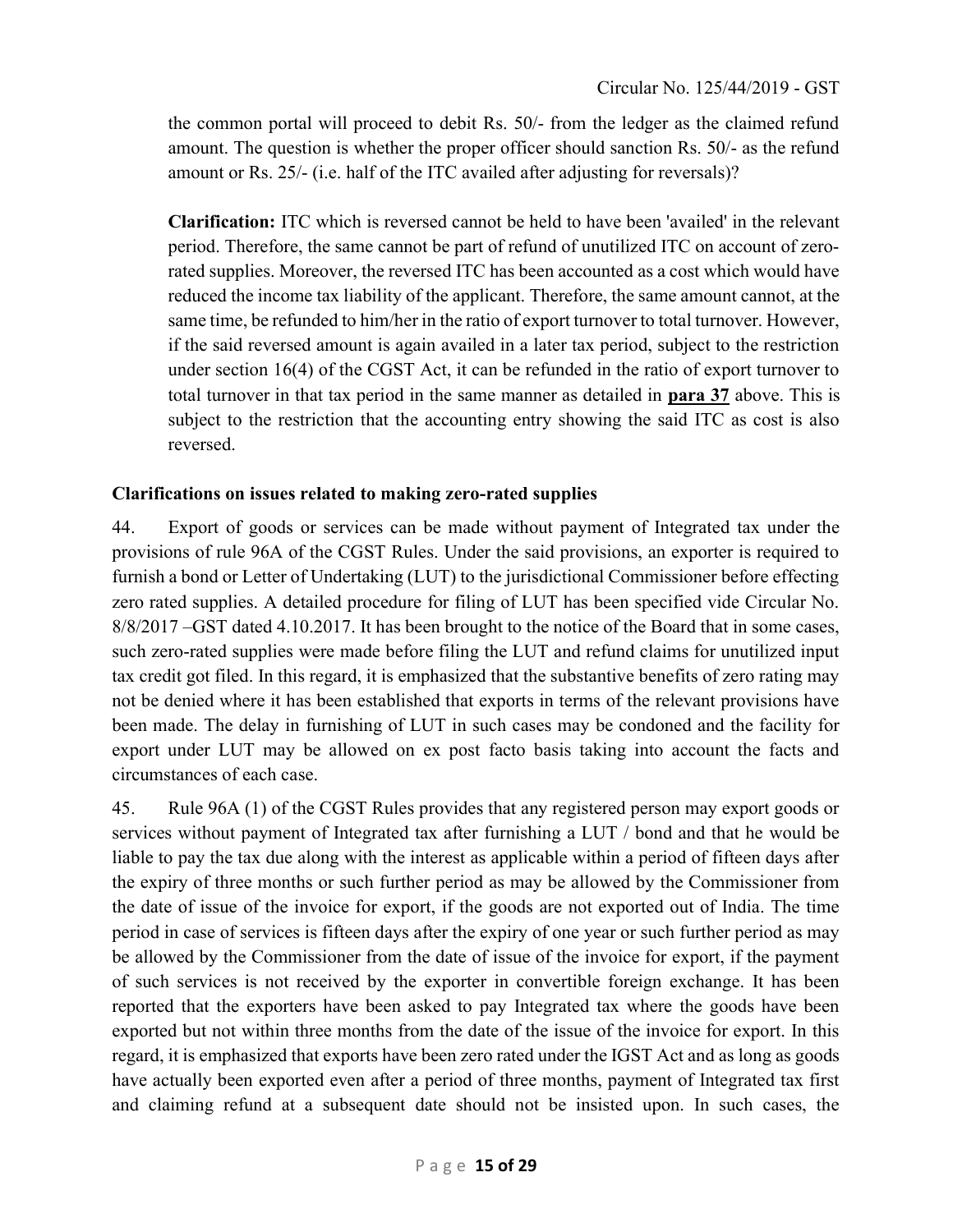jurisdictional Commissioner may consider granting extension of time limit for export as provided in the said sub-rule on post facto basis keeping in view the facts and circumstances of each case. The same principle should be followed in case of export of services.

46. It is learnt that some field formations are asking for a self-declaration with every refund claim to the effect that the applicant has not been prosecuted. The facility of export under LUT is available to all exporters in terms of notification No. 37/2017- Central Tax dated 04.10.2017, except to those who have been prosecuted for any offence under the CGST Act or the IGST Act or any of the existing laws in force in a case where the amount of tax evaded exceeds two hundred and fifty lakh rupees. Para 2(d) of the Circular No. 8/8/2017-GST dated 04.10.2017, mentions that a person intending to export under LUT is required to give a self-declaration at the time of submission of LUT that he has not been prosecuted. Persons who are not eligible to export under LUT are required to export under bond. It is clarified that this requirement is already satisfied in case of exports under LUT and asking for self–declaration with every refund claim where the exports have been made under LUT is not warranted.

47. It has also been brought to the notice of the Board that in certain cases, where the refund of unutilized input tax credit on account of export of goods is claimed and the value declared in the tax invoice is different from the export value declared in the corresponding shipping bill under the Customs Act, refund claims are not being processed. The matter has been examined and it is clarified that the zero-rated supply of goods is effected under the provisions of the GST laws. An exporter, at the time of supply of goods declares that the goods are meant for export and the same is done under an invoice issued under rule 46 of the CGST Rules. The value recorded in the GST invoice should normally be the transaction value as determined under section 15 of the CGST Act read with the rules made thereunder. The same transaction value should normally be recorded in the corresponding shipping bill / bill of export. During the processing of the refund claim, the value of the goods declared in the GST invoice and the value in the corresponding shipping bill / bill of export should be examined and the lower of the two values should be taken into account while calculating the eligible amount of refund.

48. It is clarified that the realization of consideration in convertible foreign exchange, or in Indian rupees wherever permitted by Reserve Bank of India, is one of the conditions for export of services. In case of export of goods, realization of consideration is not a pre-condition. In rule 89 (2) of the CGST Rules, a statement containing the number and date of invoices and the relevant Bank Realization Certificates (BRC) or Foreign Inward Remittance Certificates (FIRC) is required in case of export of services whereas, in case of export of goods, a statement containing the number and date of shipping bills or bills of export and the number and the date of the relevant export invoices is required to be submitted along with the claim for refund. It is therefore clarified that insistence on proof of realization of export proceeds for processing of refund claims related to export of goods has not been envisaged in the law and should not be insisted upon.

49. As per section 16(2) of the IGST Act, credit of input tax may be availed for making zero rated supplies, notwithstanding that such supply is an exempt supply. In terms of section 2 (47) of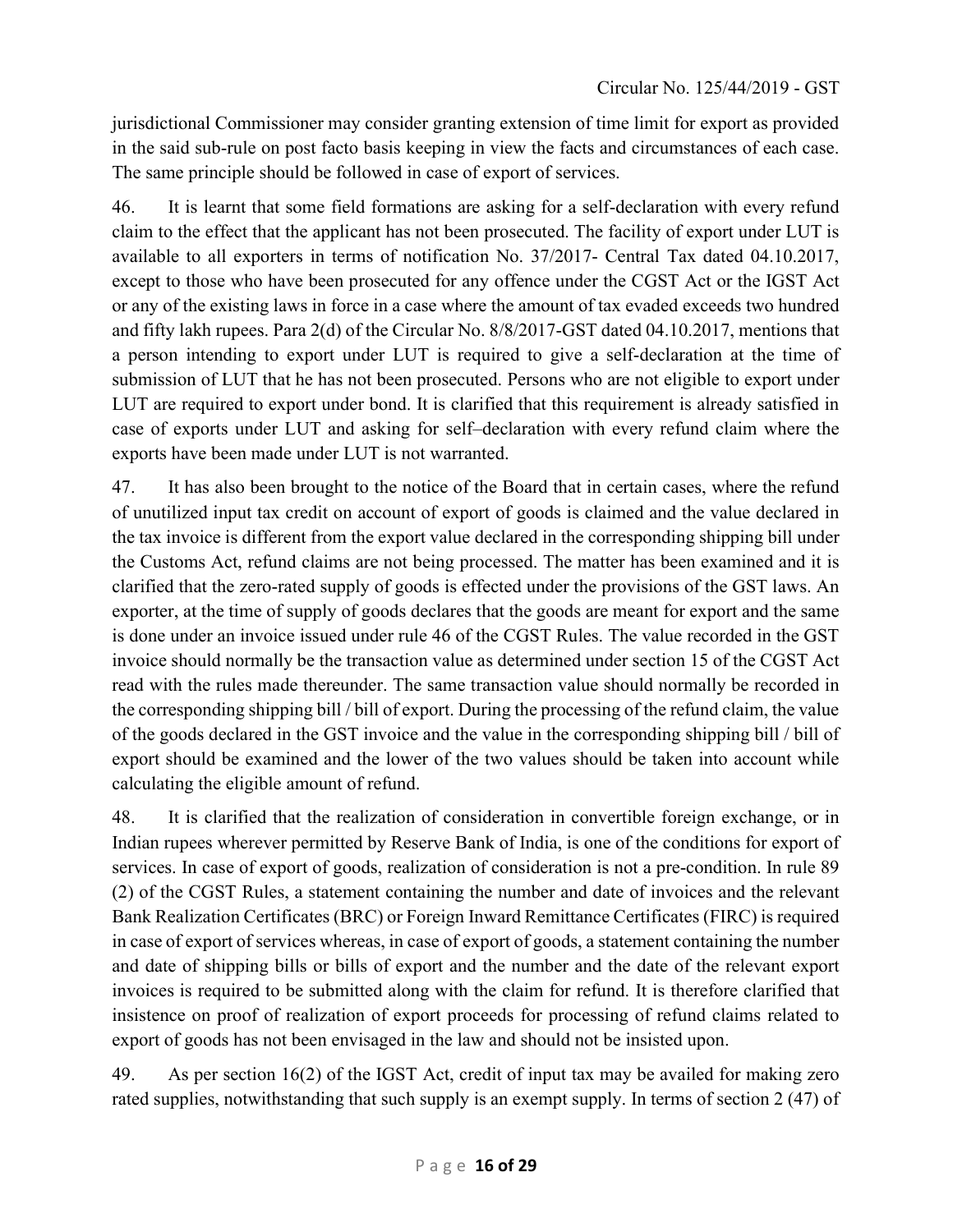the CGST Act, exempt supply includes non-taxable supply. Further, as per section 16(3) of the IGST Act, a registered person making zero rated supply shall be eligible to claim refund when he either makes supply of goods or services or both under bond or letter of undertaking (LUT) or makes such supply on payment of Integrated tax. However, in case of zero-rated supply of exempted or non-GST goods, the requirement for furnishing a bond or LUT cannot be insisted upon. It is thus, clarified that in respect of refund claims on account of export of non-GST and exempted goods without payment of Integrated tax; LUT/bond is not required. Such registered persons exporting non-GST goods shall comply with the requirements prescribed under the existing law (i.e. Central Excise Act, 1944 or the VAT law of the respective State) or under the Customs Act, 1962, if any. Further, the exporter would be eligible for refund of unutilized input tax credit of Central tax, State tax, Union Territory tax, Integrated tax and compensation cess in such cases.

### Refund of transitional credit

50. Refund of unutilized input tax credit is allowed in two scenarios mentioned in sub-section (3) of section 54 of the CGST Act. These two scenarios are zero rated supplies made without payment of tax and inverted tax structure. In sub-rule (4) and (5) of rule 89 of the CGST Rules, the amount of refund under these scenarios is to be calculated using the formulae given in the said sub-rules. The formulae use the phrase 'Net ITC' and defines the same as "input tax credit availed on inputs and input services during the relevant period other than the input tax credit availed for which refund is claimed under sub-rules (4A) or (4B) or both". It is clarified that as the transitional credit pertains to duties and taxes paid under the existing laws viz., under Central Excise Act, 1944 and Chapter V of the Finance Act, 1994, the same cannot be said to have been availed during the relevant period and thus, cannot be treated as part of 'Net ITC' and thus no refund of such unutilized transitional credit is admissible.

## Restrictions imposed by sub-rule (10) of rule 96 of the CGST Rules

51. Sub-rule (10) of rule 96 of the CGST Rules, restricted exporters from availing the facility of claiming refund of Integrated tax paid on exports in certain scenarios. It was intended that exporters availing benefit of certain notifications would not be eligible to avail the facility of such refund. However, representations were received requesting that exporters who have received capital goods under the Export Promotion Capital Goods Scheme (hereinafter referred to as "EPCG Scheme"), should be allowed to avail the facility of claiming refund of the Integrated tax paid on exports. GST Council, in its 30th meeting held in New Delhi on 28th September, 2018, accorded approval to the proposal of suitably amending the said sub-rule along with sub-rule (4B) of rule 89 of the CGST Rules prospectively in order to enable such exporters to avail the said facility. Notification No. 54/2018 – Central Tax dated the 9th October, 2018 was issued to carry out the changes recommended by the GST Council. In addition, notification No. 39/2018- Central Tax dated 4th September, 2018 was rescinded vide notification No. 53/2018 – Central Tax dated the 9<sup>th</sup> October, 2018.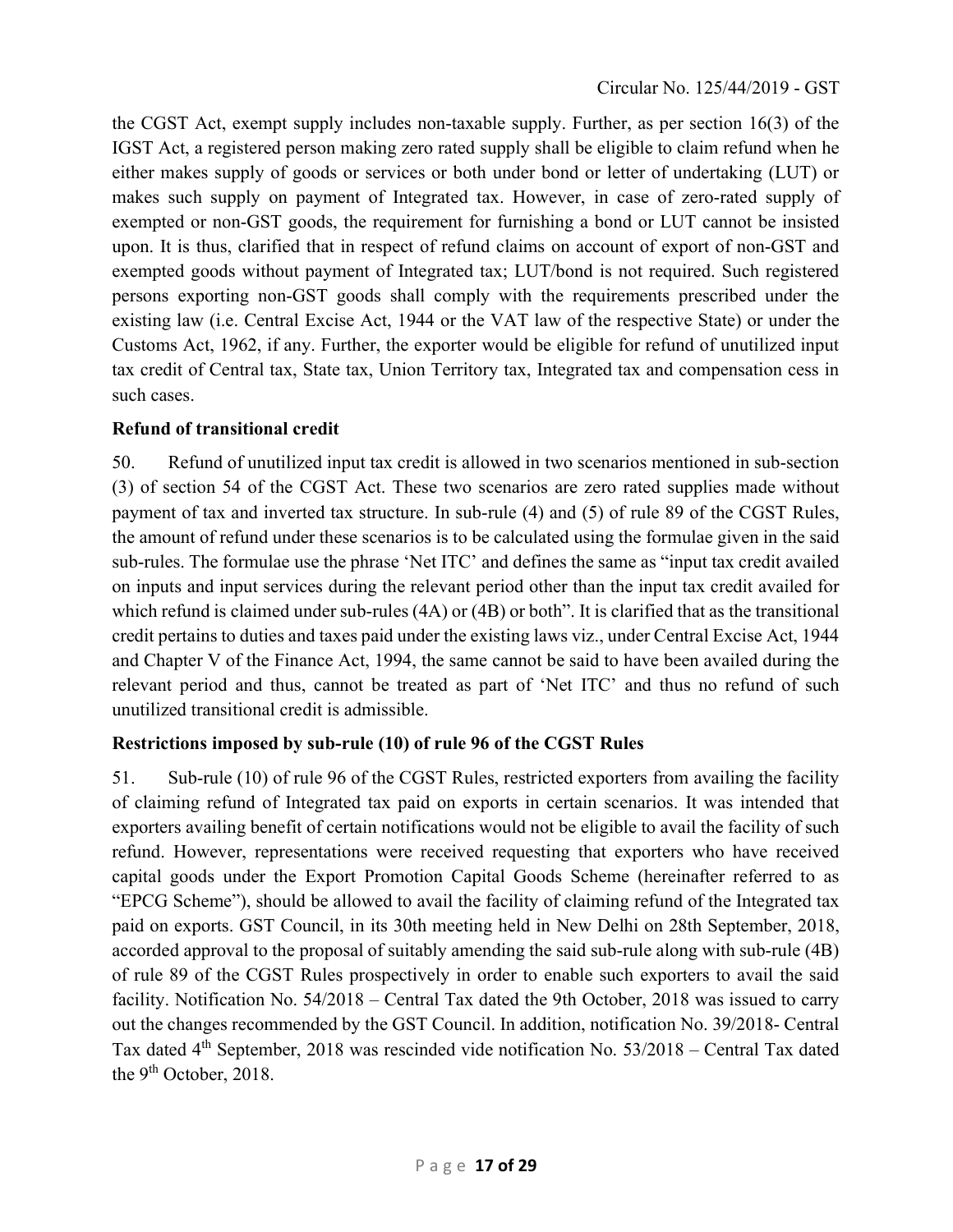52. The net effect of these changes is that any exporter who himself/herself imported any inputs/capital goods in terms of notification Nos. 78/2017-Customs and 79/2017-Customs both dated 13.10.2017, before the issuance of the notification No. 54/2018 – Central Tax dated 09.10.2018, shall be eligible to claim refund of the Integrated tax paid on exports. Further, exporters who have imported inputs in terms of notification Nos. 78/2017-Customs dated 13.10.2017, after the issuance of notification No. 54/2018 – Central Tax dated 09.10.2018, would not be eligible to claim refund of Integrated tax paid on exports. However, exporters who are receiving capital goods under the EPCG scheme, either through import in terms of notification No. 79/2017-Customs dated 13.10. 2017 or through domestic procurement in terms of notification No. 48/2017-Central Tax, dated 18.10.2017, shall continue to be eligible to claim refund of Integrated tax paid on exports and would not be hit by the restrictions provided in sub-rule (10) of rule 96 of the CGST Rules.

# Clarification on calculation of refund amount for claims of refund of accumulated ITC on account of inverted tax structure

53. Sub-section (3) of section 54 of the CGST Act provides that refund of any unutilized ITC may be claimed where the credit has accumulated on account of rate of tax on inputs being higher than the rate of tax on output supplies (other than nil rated or fully exempt supplies). Further, subsection (59) of section 2 of the CGST Act defines inputs as any goods other than capital goods used or intended to be used by a supplier in the course or furtherance of business. Thus, inputs do not include services or capital goods. Therefore, clearly, the intent of the law is not to allow refund of tax paid on input services or capital goods as part of refund of unutilized input tax credit. It is clarified that both the law and the related rules clearly prevent the refund of tax paid on input services and capital goods as part of refund of input tax credit accumulated on account of inverted tax structure.

54. There have been instances where while processing the refund of unutilized ITC on account of inverted tax structure, some of the tax authorities denied the refund of ITC of GST paid on those inputs which are procured at equal or lower rate of GST than the rate of GST on outward supply, by not including the amount of such ITC while calculating the maximum refund amount as specified in rule 89(5) of the CGST Rules. The matter has been examined and the following issues are clarified:

- a) Refund of unutilized ITC in case of inverted tax structure, as provided in section 54(3) of the CGST Act, is available where ITC remains unutilized even after setting off of available ITC for the payment of output tax liability. Where there are multiple inputs attracting different rates of tax, in the formula provided in rule 89(5) of the CGST Rules, the term "Net ITC" covers the ITC availed on all inputs in the relevant period, irrespective of their rate of tax.
- b) The calculation of refund of accumulated ITC on account of inverted tax structure, in cases where several inputs are used in supplying the final product/output, can be clearly understood with the help of following example: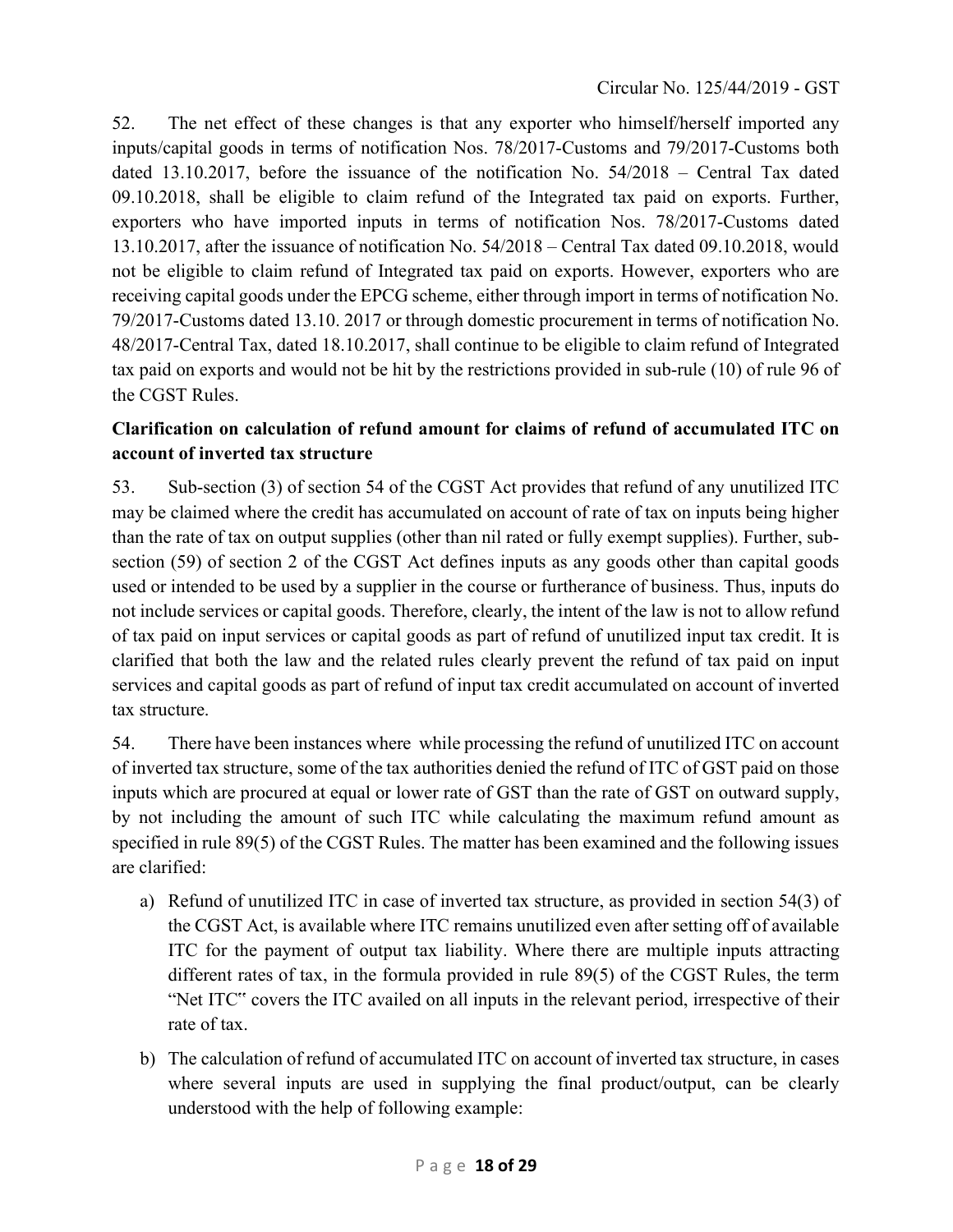- i. Suppose a manufacturing process involves the use of an input A (attracting 5 per cent GST) and input B (attracting 18 per cent GST) to manufacture output Y (attracting 12 per cent GST).
- ii. The refund of accumulated ITC in the situation at (i) above, will be available under section 54(3) of the CGST Act read with rule 89(5) of the CGST Rules, which prescribes the formula for the maximum refund amount permissible in such situations.
- iii. Further assume that the applicant supplies the output Y having value of Rs. 3,000/ during the relevant period for which the refund is being claimed. Therefore, the turnover of inverted rated supply of goods and services will be Rs. 3,000/-. Since the applicant has no other outward supplies, his adjusted total turnover will also be Rs.  $3,000/$ -.
- iv. If we assume that Input A, having value of Rs. 500/- and Input B, having value of Rs. 2,000/-, have been purchased in the relevant period for the manufacture of Y, then Net ITC shall be equal to Rs. 385/- (Rs. 25/- and Rs. 360/- on Input A and Input B respectively).
- v. Therefore, multiplying Net ITC by the ratio of turnover of inverted rated supply of goods and services to the adjusted total turnover will give the figure of Rs. 385/-.
- vi. From this, if we deduct the tax payable on such inverted rated supply of goods or services, which is Rs. 360/-, we get the maximum refund amount, as per rule 89(5) of the CGST Rules which is Rs. 25/-.

## Refund of TDS/TCS deposited in excess

55. Tax deducted in accordance with the provisions of section 51 of the CGST Act or tax collected in accordance with the provisions of section 52 of the CGST Act is required to be paid while discharging the liability in **FORM GSTR 7** or **FORM GSTR 8**, as the case may be, by the deductor or the collector, as the case may be.

56. It has been reported that, there are instances where taxes so deducted or collected is deposited under the wrong head (e.g. an amount deducted as Central tax is deposited as Integrated tax/State tax), thereby creating excess balance in the cash ledger of the deductor or the collector as the case may be. Doubts have been raised on the fate of this excess balance of TDS/TCS in the cash ledger of the deductor or the collector. It is clarified that such excess balance may be claimed by the tax deductor or the collector as the excess balance in electronic cash ledger. In this case, the common portal would debit the amount so claimed as refund. However, in case where tax deducted or collected in excess is also paid while discharging the liability in FORM GSTR 7 or FORM GSTR 8, as the case may be, and the said amount has been credited to the electronic cash ledger of the deductee, the deductee can adjust the same while discharging his output liability or he can claim refund of the same under the category "refund of excess balance in the electronic cash ledger".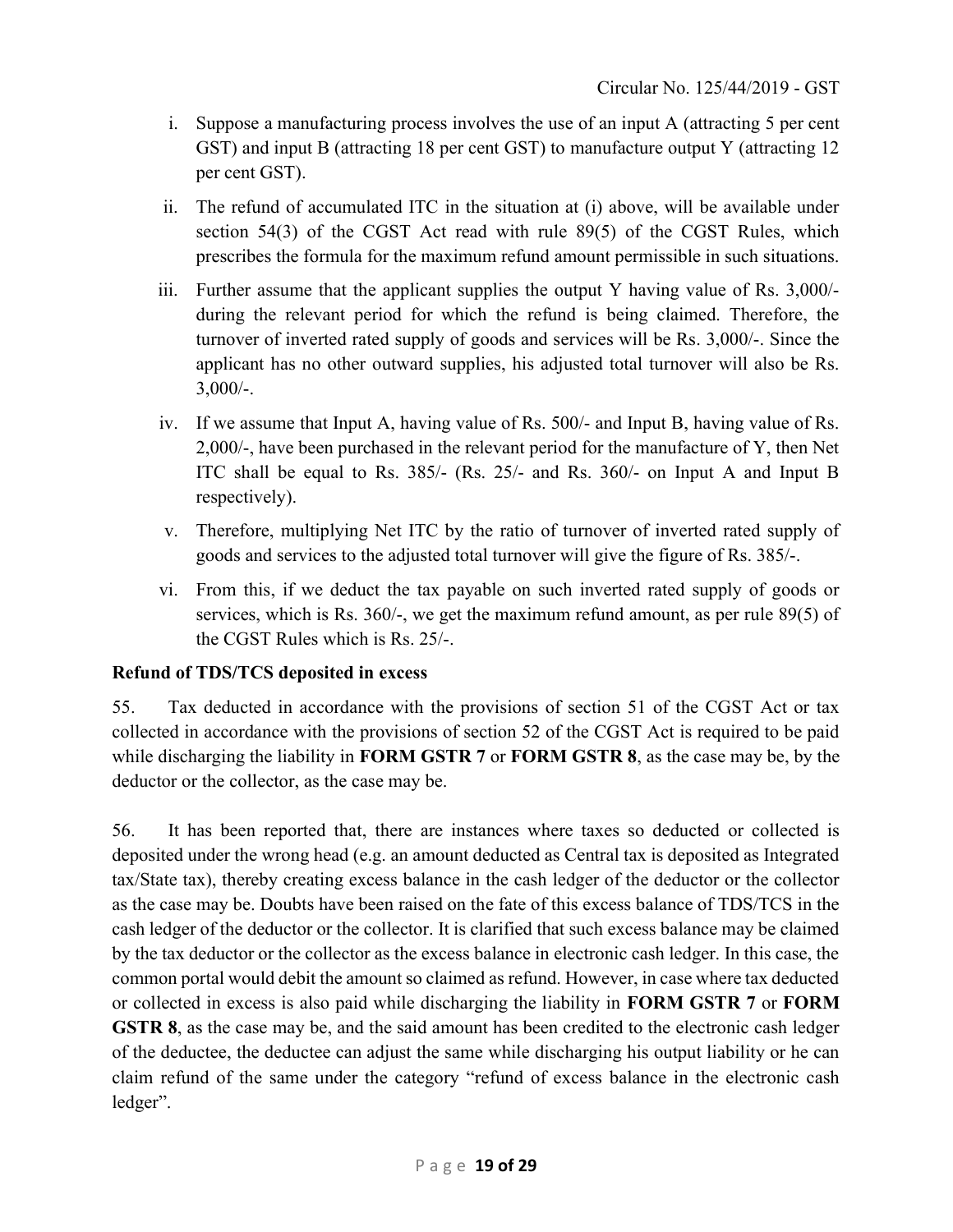# Debit of electronic credit ledger using FORM GST DRC-03

57. Various representations have been received seeking clarifications on certain refund related issues, the solutions to which involve debiting the electronic credit ledger using FORM GST DRC-03. These issues are clarified as under:

| SI.          | <b>Issue</b>                                                                                                                                                                                                                                                                                                                                                                                                                                                                                                                                                                                                                                                                                                                                                                                                                                                                                                                                                                                                                                    | <b>Clarification</b>                                                                                                                                                                                                                                                                                                                                                                                                                                                                                                                                                                                                                                                                                                                                                                                                                                                                                                                                                                                                                 |  |  |  |  |  |
|--------------|-------------------------------------------------------------------------------------------------------------------------------------------------------------------------------------------------------------------------------------------------------------------------------------------------------------------------------------------------------------------------------------------------------------------------------------------------------------------------------------------------------------------------------------------------------------------------------------------------------------------------------------------------------------------------------------------------------------------------------------------------------------------------------------------------------------------------------------------------------------------------------------------------------------------------------------------------------------------------------------------------------------------------------------------------|--------------------------------------------------------------------------------------------------------------------------------------------------------------------------------------------------------------------------------------------------------------------------------------------------------------------------------------------------------------------------------------------------------------------------------------------------------------------------------------------------------------------------------------------------------------------------------------------------------------------------------------------------------------------------------------------------------------------------------------------------------------------------------------------------------------------------------------------------------------------------------------------------------------------------------------------------------------------------------------------------------------------------------------|--|--|--|--|--|
| No.          |                                                                                                                                                                                                                                                                                                                                                                                                                                                                                                                                                                                                                                                                                                                                                                                                                                                                                                                                                                                                                                                 |                                                                                                                                                                                                                                                                                                                                                                                                                                                                                                                                                                                                                                                                                                                                                                                                                                                                                                                                                                                                                                      |  |  |  |  |  |
| $\mathbf{1}$ | Certain registered persons have reversed,<br>through return in FORM GSTR-3B filed<br>for the month of August, 2018 or for a<br>subsequent month, the accumulated input<br>tax credit (ITC) required to be lapsed in<br>terms of notification No. 20/2018-Central<br>Tax (Rate) dated 26.07.2018 read with<br>circular No. 56/30/2018-GST dated<br>24.08.2018 (hereinafter referred to as the<br>"said notification"). Some of these<br>registered persons, who have attempted<br>to claim refund of accumulated ITC on<br>account of inverted tax structure for the<br>same period in which the ITC required to<br>be lapsed in terms of the said notification<br>has been reversed, are not able to claim<br>refund of accumulated ITC to the extent<br>to which they are so eligible. This is<br>because of a validation check on the<br>common portal which prevents the value<br>of input tax credit in Statement 1A of<br>FORM GST RFD-01Afrom<br>being<br>higher than the amount of ITC availed in<br>FORM GSTR-3B of the relevant period | As a one-time measure to resolve<br>a)<br>this issue, refund of accumulated ITC on<br>account of inverted tax structure, for the<br>period(s) in which there is reversal of the<br>ITC required to be lapsed in terms of the<br>said notification, is to be claimed under<br>the category "any other" instead of under<br>the category "refund of unutilized ITC on<br>account of accumulation due to inverted<br>tax structure" in FORM GST RFD-01A.<br>It is emphasized that this application for<br>refund should relate to the same tax<br>period in which such reversal has been<br>made.<br>b)<br>The<br>application<br>be<br>shall<br>accompanied<br>by<br>all<br>statements,<br>declarations, undertakings and other<br>documents which are statutorily required<br>to be submitted with a "refund claim of<br>unutilized ITC<br>of<br>account<br>on<br>accumulation<br>due to<br>inverted<br>tax<br>structure". On receiving<br>said<br>the<br>application, the proper officer shall<br>himself calculate the refund amount |  |  |  |  |  |
|              | minus the value of ITC reversed in the<br>same period. This results in registered                                                                                                                                                                                                                                                                                                                                                                                                                                                                                                                                                                                                                                                                                                                                                                                                                                                                                                                                                               | admissible as per rule 89(5) of Central<br>Goods and Services Tax Rules, 2017                                                                                                                                                                                                                                                                                                                                                                                                                                                                                                                                                                                                                                                                                                                                                                                                                                                                                                                                                        |  |  |  |  |  |
|              | persons being unable to claim the full                                                                                                                                                                                                                                                                                                                                                                                                                                                                                                                                                                                                                                                                                                                                                                                                                                                                                                                                                                                                          | (hereinafter referred to as "CGST                                                                                                                                                                                                                                                                                                                                                                                                                                                                                                                                                                                                                                                                                                                                                                                                                                                                                                                                                                                                    |  |  |  |  |  |
|              | amount of refund of accumulated ITC on                                                                                                                                                                                                                                                                                                                                                                                                                                                                                                                                                                                                                                                                                                                                                                                                                                                                                                                                                                                                          | Rules"), in the manner detailed in para                                                                                                                                                                                                                                                                                                                                                                                                                                                                                                                                                                                                                                                                                                                                                                                                                                                                                                                                                                                              |  |  |  |  |  |
|              | account of inverted tax structure to which                                                                                                                                                                                                                                                                                                                                                                                                                                                                                                                                                                                                                                                                                                                                                                                                                                                                                                                                                                                                      | After<br>above.<br>calculating<br>37<br>the                                                                                                                                                                                                                                                                                                                                                                                                                                                                                                                                                                                                                                                                                                                                                                                                                                                                                                                                                                                          |  |  |  |  |  |
|              | they might be otherwise eligible. What is                                                                                                                                                                                                                                                                                                                                                                                                                                                                                                                                                                                                                                                                                                                                                                                                                                                                                                                                                                                                       | admissible refund amount, as described                                                                                                                                                                                                                                                                                                                                                                                                                                                                                                                                                                                                                                                                                                                                                                                                                                                                                                                                                                                               |  |  |  |  |  |
|              | the solution to this problem?                                                                                                                                                                                                                                                                                                                                                                                                                                                                                                                                                                                                                                                                                                                                                                                                                                                                                                                                                                                                                   | above, and scrutinizing the application                                                                                                                                                                                                                                                                                                                                                                                                                                                                                                                                                                                                                                                                                                                                                                                                                                                                                                                                                                                              |  |  |  |  |  |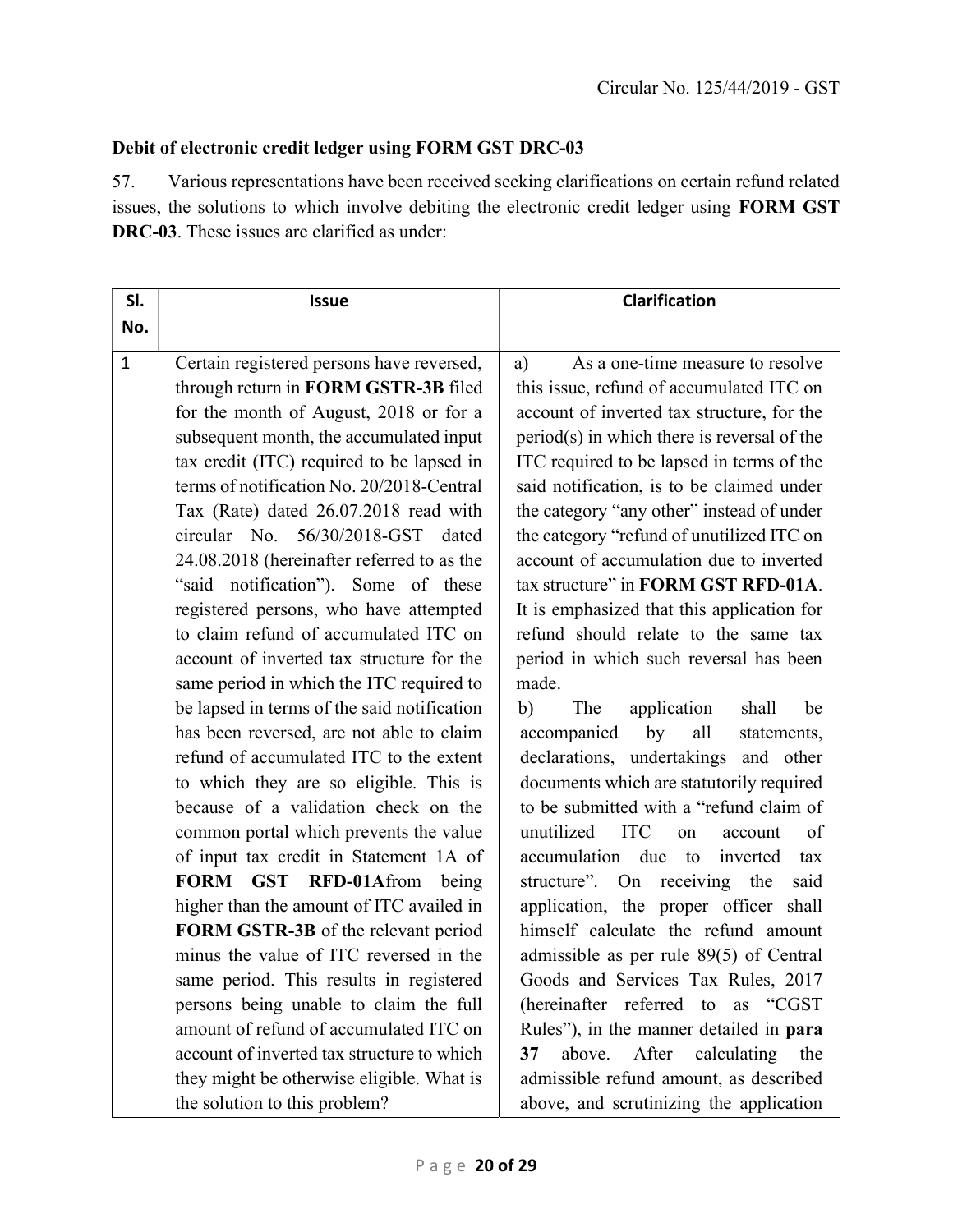| SI.            | <b>Issue</b>                                                                                                                                                                                                                                                                                                                                                               | <b>Clarification</b>                                                                                                                                                                                                                                                                                                                                                                                                                                                                                                                                                                                                                                                                                                                                                                                                                          |
|----------------|----------------------------------------------------------------------------------------------------------------------------------------------------------------------------------------------------------------------------------------------------------------------------------------------------------------------------------------------------------------------------|-----------------------------------------------------------------------------------------------------------------------------------------------------------------------------------------------------------------------------------------------------------------------------------------------------------------------------------------------------------------------------------------------------------------------------------------------------------------------------------------------------------------------------------------------------------------------------------------------------------------------------------------------------------------------------------------------------------------------------------------------------------------------------------------------------------------------------------------------|
| No.            |                                                                                                                                                                                                                                                                                                                                                                            |                                                                                                                                                                                                                                                                                                                                                                                                                                                                                                                                                                                                                                                                                                                                                                                                                                               |
|                |                                                                                                                                                                                                                                                                                                                                                                            | for completeness and eligibility, if the<br>proper officer is satisfied that the whole<br>or any part of the amount claimed is<br>payable as refund, he shall request the<br>taxpayer, in writing, to debit the said<br>amount from his electronic credit ledger<br>through FORM GST DRC-03. Once the<br>proof of such debit is received by the<br>proper officer, he shall proceed to issue<br>the refund order in FORM GST RFD-<br>06 and the payment order in FORM<br>GST RFD-05.<br>for<br>All<br>$\mathbf{c})$<br>refund<br>applications<br>unutilized<br><b>ITC</b><br>of<br>account<br>on<br>accumulation due<br>to<br>inverted<br>tax<br>structure for subsequent tax period(s)<br>shall be filed in FORM GST RFD-01<br>under the category "refund of unutilized<br>ITC on account of accumulation due to<br>inverted tax structure". |
| $\overline{2}$ | The clarification at Sl. No. 1 above applies<br>to registered persons who have already<br>reversed the ITC required to be lapsed in<br>terms of the said notification through return<br>in FORM GSTR-3B. What about those<br>registered persons who are yet to perform<br>this reversal?                                                                                   | It is hereby clarified that all those<br>registered persons required to make the<br>reversal in terms of the said notification<br>and who have not yet done so, may<br>reverse the said amount through FORM<br>GST DRC-03 instead of through<br><b>FORM GSTR-3B.</b>                                                                                                                                                                                                                                                                                                                                                                                                                                                                                                                                                                          |
| 3              | What shall be the consequence if any<br>registered person reverses the amount of<br>credit to be lapsed, in terms the said<br>notification, through the return in FORM<br><b>GSTR-3B</b> for any month subsequent to<br>August, 2018 or through FORM GST<br>DRC-03 subsequent to the due date of<br>filing of the return in FORM GSTR-3B for<br>the month of August, 2018? | the registered person<br>has<br>a)<br>As<br>reversed the amount of credit to be lapsed<br>in the return in FORM GSTR-3B for a<br>month subsequent to the month of August,<br>2018 or through FORM GST DRC-03<br>subsequent to the due date of filing of the<br>return in FORM GSTR-3B for the month<br>of August, 2018, he shall be liable to pay<br>interest under sub-section $(1)$ of section 50                                                                                                                                                                                                                                                                                                                                                                                                                                           |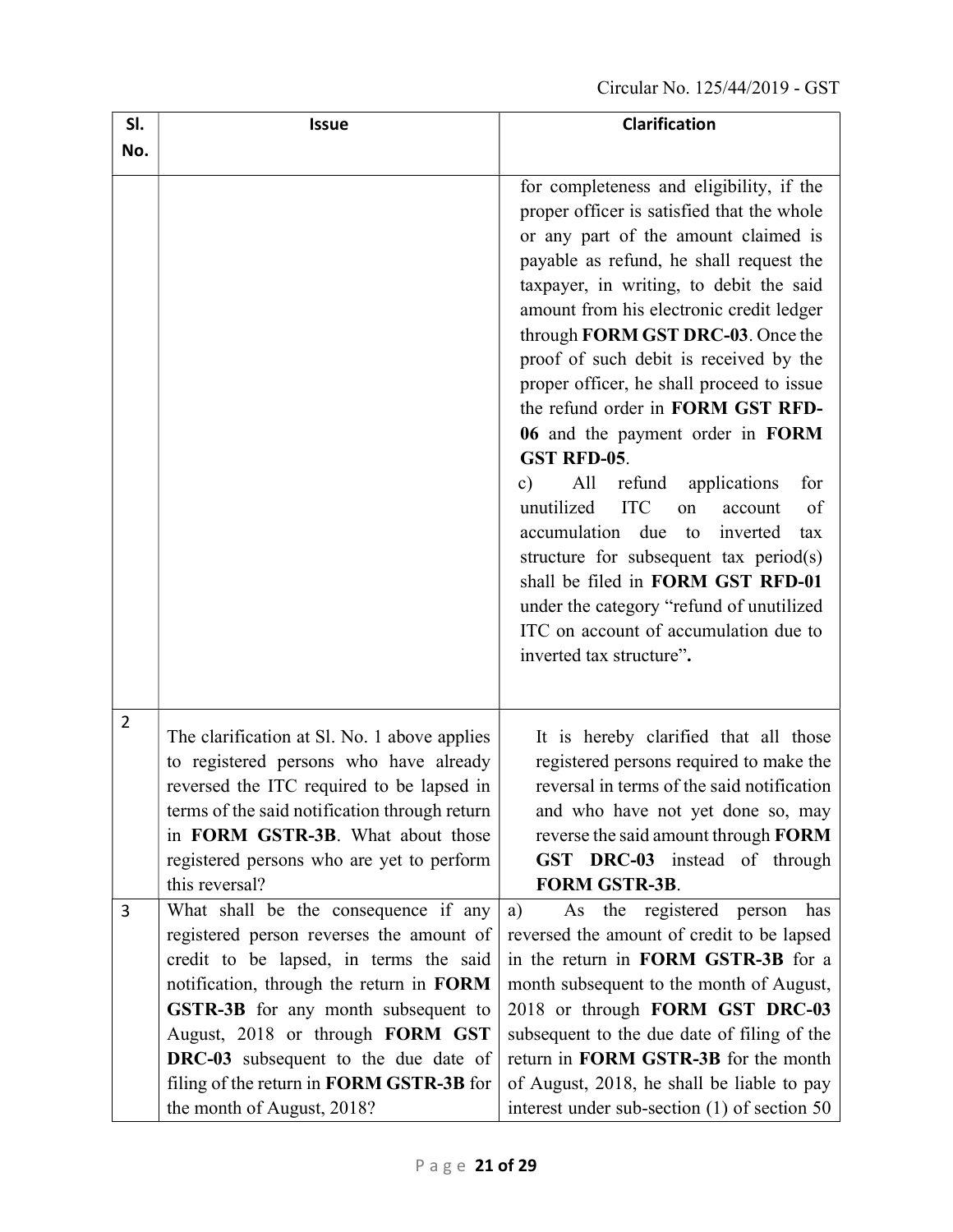| SI. | <b>Issue</b>                                                                                                                                                                                                                                                                                                                                                                                                                                                                                                                             | <b>Clarification</b>                                                                                                                                                                                                                                                                                                                                                                                                                                                                                                                                                                                                                                                                                                                                                                                                                                                                                                                                                                                                                       |
|-----|------------------------------------------------------------------------------------------------------------------------------------------------------------------------------------------------------------------------------------------------------------------------------------------------------------------------------------------------------------------------------------------------------------------------------------------------------------------------------------------------------------------------------------------|--------------------------------------------------------------------------------------------------------------------------------------------------------------------------------------------------------------------------------------------------------------------------------------------------------------------------------------------------------------------------------------------------------------------------------------------------------------------------------------------------------------------------------------------------------------------------------------------------------------------------------------------------------------------------------------------------------------------------------------------------------------------------------------------------------------------------------------------------------------------------------------------------------------------------------------------------------------------------------------------------------------------------------------------|
| No. |                                                                                                                                                                                                                                                                                                                                                                                                                                                                                                                                          |                                                                                                                                                                                                                                                                                                                                                                                                                                                                                                                                                                                                                                                                                                                                                                                                                                                                                                                                                                                                                                            |
|     |                                                                                                                                                                                                                                                                                                                                                                                                                                                                                                                                          | of the CGST Act on the amount which has<br>been reversed belatedly. Such interest shall<br>be calculated starting from the due date of<br>filing of return in FORM GSTR-3B for the<br>month of August, 2018 till the date of<br>reversal of said amount through FORM<br>GSTR-3B or through FORM GST DRC-<br>03, as the case may be.<br>The registered person who has<br>b)<br>reversed the amount of credit to be lapsed<br>in the return in FORM GSTR-3B for any<br>month subsequent to August, 2018 or<br>through FORM GST DRC-03 subsequent<br>to the due date of filing of the return in<br>FORM GSTR-3B for the month of August,<br>2018 would remain eligible to claim refund<br>unutilized<br>of<br><b>ITC</b><br>account<br>of<br>on<br>accumulation due to inverted tax structure<br>w.e.f. 01.08.2018. However, such refund<br>shall be granted only after the reversal of<br>the amount of credit to be lapsed, either<br>through FORM GSTR-3B or FORM GST<br><b>DRC-03</b> , along with payment of interest, as<br>applicable. |
| 4   | How should a merchant exporter claim<br>refund of input tax credit availed on<br>supplies received on which the supplier has<br>availed the benefit of the Government of<br>India, Ministry of Finance, notification No.<br>40/2017-Central Tax (Rate), dated the 23rd<br>October, 2017, published in the Gazette of<br>India, Extraordinary, Part II, Section 3,<br>Sub-section (i), vide number G.S.R 1320<br>(E), dated the 23rd October, 2017 or<br>notification No. 41/2017-Integrated Tax<br>(Rate), dated the 23rd October, 2017, | Rule 89(4B) of the CGST Rules<br>a)<br>provides that where the person claiming<br>refund of unutilized input tax credit on<br>account of zero-rated supplies without<br>payment of tax has received supplies on<br>which the supplier has availed the benefit<br>of the said notifications, the refund of input<br>tax credit, availed in respect of such inputs<br>received under the said notifications for<br>export of goods, shall be granted.<br>This refund of accumulated ITC<br>b)<br>under rule 89(4B) of the CGST Rules shall                                                                                                                                                                                                                                                                                                                                                                                                                                                                                                   |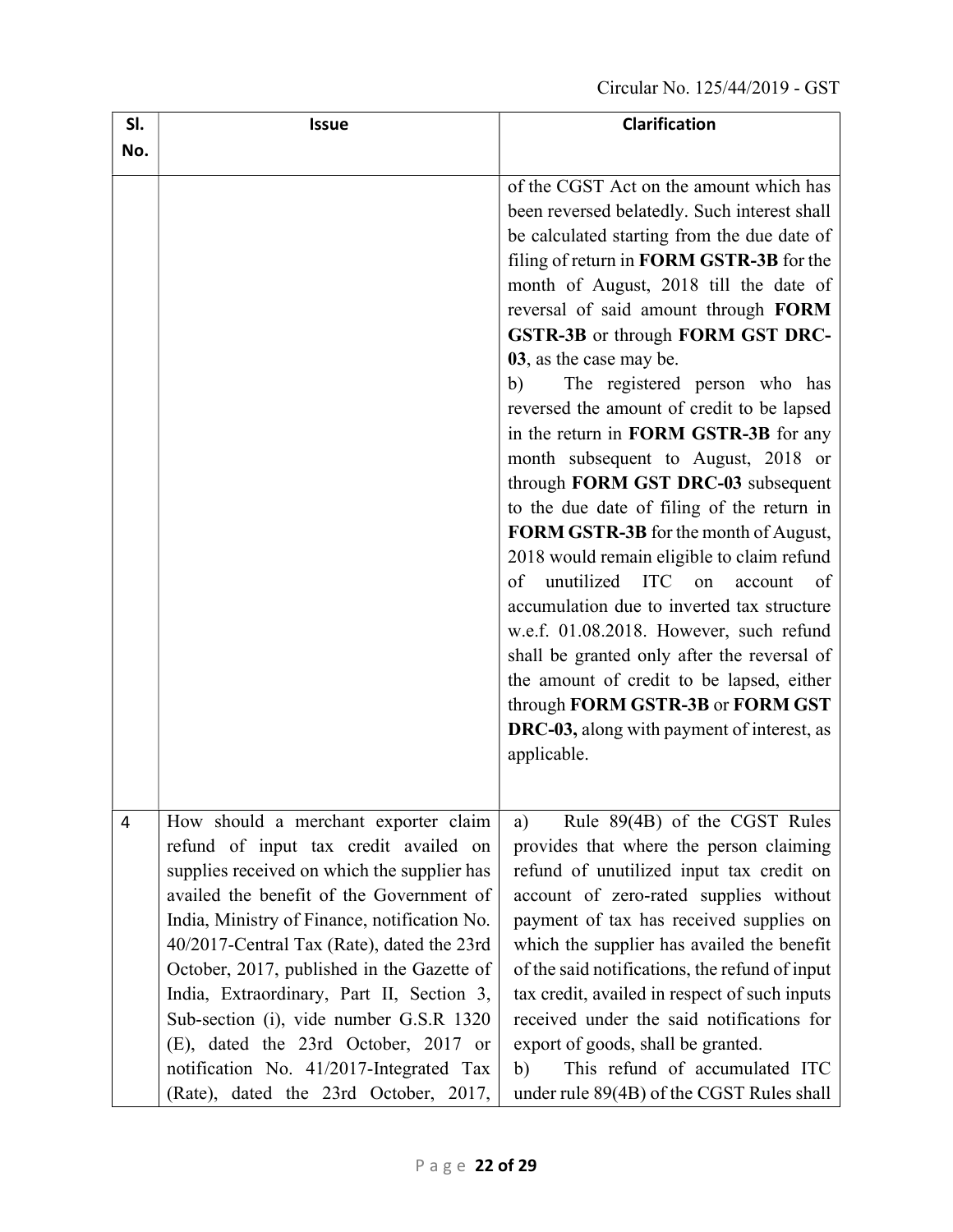| SI. | <b>Issue</b>                                                                                                                                                                                                                      | <b>Clarification</b>                                                                                                                                                                                                                                                                                                                                                                                                                                                                                                                                                                                                                                                                                                  |
|-----|-----------------------------------------------------------------------------------------------------------------------------------------------------------------------------------------------------------------------------------|-----------------------------------------------------------------------------------------------------------------------------------------------------------------------------------------------------------------------------------------------------------------------------------------------------------------------------------------------------------------------------------------------------------------------------------------------------------------------------------------------------------------------------------------------------------------------------------------------------------------------------------------------------------------------------------------------------------------------|
| No. |                                                                                                                                                                                                                                   |                                                                                                                                                                                                                                                                                                                                                                                                                                                                                                                                                                                                                                                                                                                       |
|     | published<br>Gazette<br>India,<br>in<br>the<br>of<br>Extraordinary, Part II, Section 3, Sub-<br>section (i), vide number G.S.R 1321(E),<br>dated the 23rd October, 2017 (hereinafter<br>referred to as the "said notifications")? | be applied under the category "any other"<br>instead of under the category "refund of<br>unutilized ITC on account of exports<br>without payment of tax" in FORM GST<br>RFD-01 and shall be accompanied by all<br>supporting documents<br>required<br>for<br>substantiating the refund claim under the<br>category "refund of unutilized ITC on<br>account of exports without payment of<br>tax". After scrutinizing the application for<br>completeness and eligibility, if the proper<br>officer is satisfied that the whole or any<br>part of the amount claimed is payable as<br>refund, he shall request the taxpayer, in<br>writing, to debit the said amount from his<br>electronic credit ledger through FORM |
|     |                                                                                                                                                                                                                                   | GST DRC-03. Once the proof of such<br>debit is received by the proper officer, he                                                                                                                                                                                                                                                                                                                                                                                                                                                                                                                                                                                                                                     |
|     |                                                                                                                                                                                                                                   | shall proceed to issue the refund order in                                                                                                                                                                                                                                                                                                                                                                                                                                                                                                                                                                                                                                                                            |
|     |                                                                                                                                                                                                                                   | FORM GST RFD-06 and the payment<br>order in FORM GST RFD-05.                                                                                                                                                                                                                                                                                                                                                                                                                                                                                                                                                                                                                                                          |

## Refund of Integrated Tax paid on Exports

58. The refund of Integrated tax paid on goods exported out of India is governed by rule 96 of the CGST Rules. The shipping bill filed by an exporter is deemed to be an application for refund in such cases, but the same is deemed to have been filed only when the export manifest or export report is filed and the applicant has filed the return in FORM GSTR-3B for the relevant period duly indicating the integrated tax paid on goods exported in Table 3.1(b) of FORM-GSTR-3B. In addition, the exporter is expected to furnish the details of the exported goods in Table 6A of FORM GSTR-1 of the relevant period. Only where the common portal is able to validate the consistency of the details so entered by the applicant, the relevant information regarding the refund claim is forwarded to Customs Systems. Upon receipt of the information from the common portal regarding furnishing of these details, the Customs Systems processes the claim for refund and an amount equal to the Integrated tax paid in respect of such export is electronically credited to the bank account of the applicant.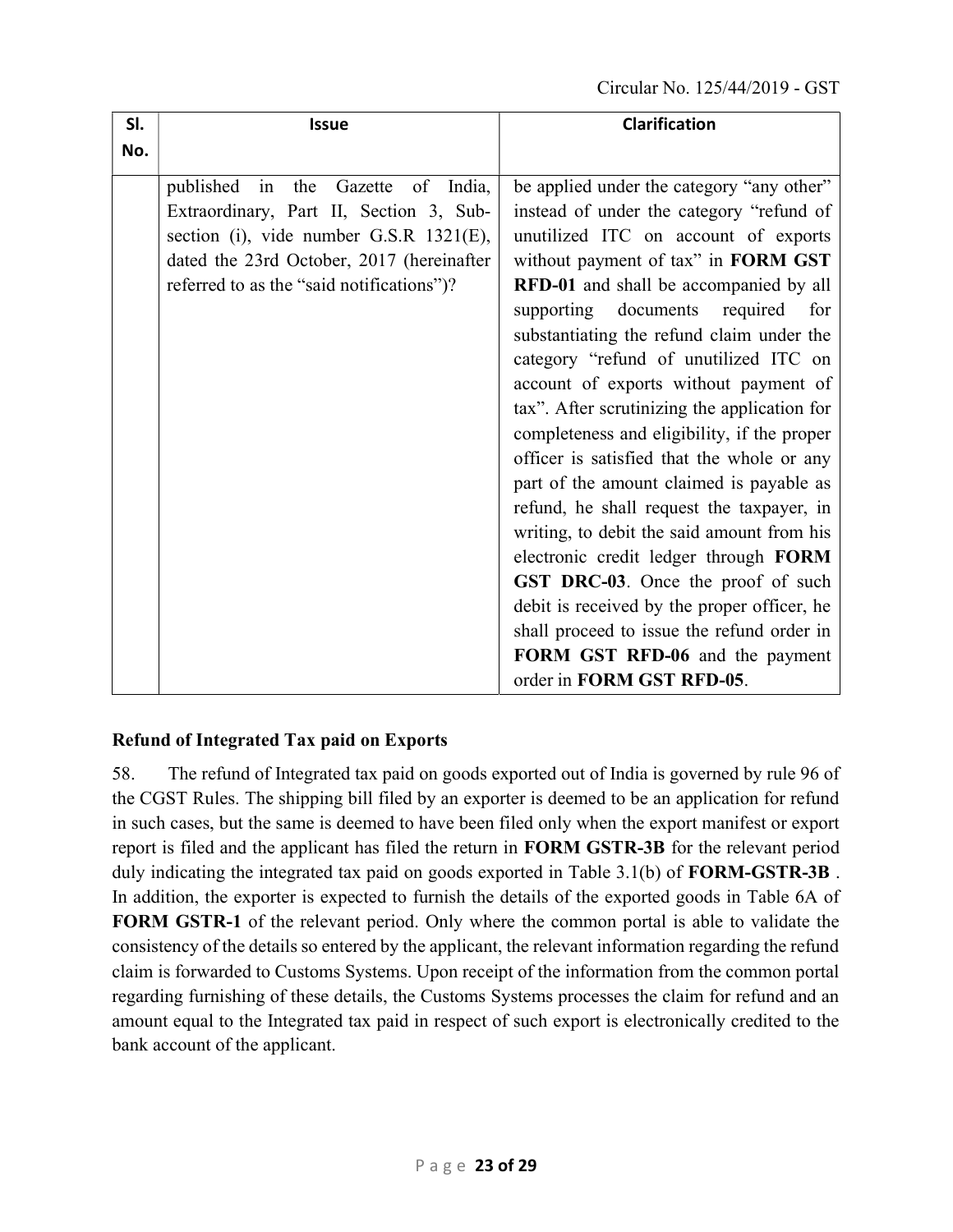## Clarifications on other issues

59. Notification No. 40/2017 – Central Tax (Rate) and notification No. 41/2017 – Integrated Tax (Rate) both dated 23.10.2017 provide for supplies for exports at a concessional rate of 0.05% and 0.1% respectively, subject to certain conditions specified in the said notifications. It is clarified that the benefit of supplies at concessional rate is subject to certain conditions and the said benefit is optional. The option may or may not be availed by the supplier and / or the recipient and the goods may be procured at the normal applicable tax rate. It is also clarified that the exporter will be eligible to take credit of the tax  $\omega$  0.05% / 0.1% paid by him. The supplier who supplies goods at the concessional rate is also eligible for refund on account of inverted tax structure as per the provisions of clause (ii) of the first proviso to sub-section (3) of section 54 of the CGST Act. It may also be noted that the exporter of such goods can export the goods only under LUT / bond and cannot export on payment of Integrated tax.

60. Sub-section (14) of section 54 of the CGST Act provides that no refund under subsection (5) or sub-section (6) of section 54 of the CGST Act shall be paid to an applicant, if the amount is less than one thousand rupees. In this regard, it is clarified that the limit of rupees one thousand shall be applied for each tax head separately and not cumulatively.

61. Presently, ITC is reflected in the electronic credit ledger on the basis of the amount of the ITC availed on self-declaration basis in FORM GSTR-3B for a particular tax period. It may happen that the goods purchased against a particular tax invoice issued in a particular month, say August 2018, may be declared in the FORM GSTR-3B filed for a subsequent month, say September 2018. This is inevitable in cases where the supplier raises an invoice, say in August, 2018, and the goods reach the recipient's premises in September, 2018. Since GST law mandates that ITC can be availed only after the goods have been received, the recipient can only avail the ITC on such goods in the FORM GSTR-3B filed for the month of September, 2018. However, it has been reported that tax authorities are excluding such invoices from the calculation of refund of unutilized ITC filed for the month of September, 2018. In this regard, it is clarified that "Net ITC" as defined in rule 89(4) of the CGST Rules means input tax credit availed on inputs and input services during the relevant period. Relevant period means the period for which the refund claim has been filed. Input tax credit can be said to have been "availed" when it is entered into the electronic credit ledger of the registered person. Under the current dispensation, this happens when the said taxable person files his/her monthly return in FORM GSTR-3B. Further, section 16(4) of the CGST Act stipulates that ITC may be claimed on or before the due date of filing of the return for the month of September following the financial year to which the invoice pertains or the date of filing of annual return, whichever is earlier. Therefore, the input tax credit of invoices issued in August, 2019, "availed" in September, 2019 cannot be excluded from the calculation of the refund amount for the month of September, 2019.

62. It has been represented that on certain occasions, departmental officers do not consider ITC on stores and spares, packing materials, materials purchased for machinery repairs, printing and stationery items, as part of Net ITC on the grounds that these are not directly consumed in the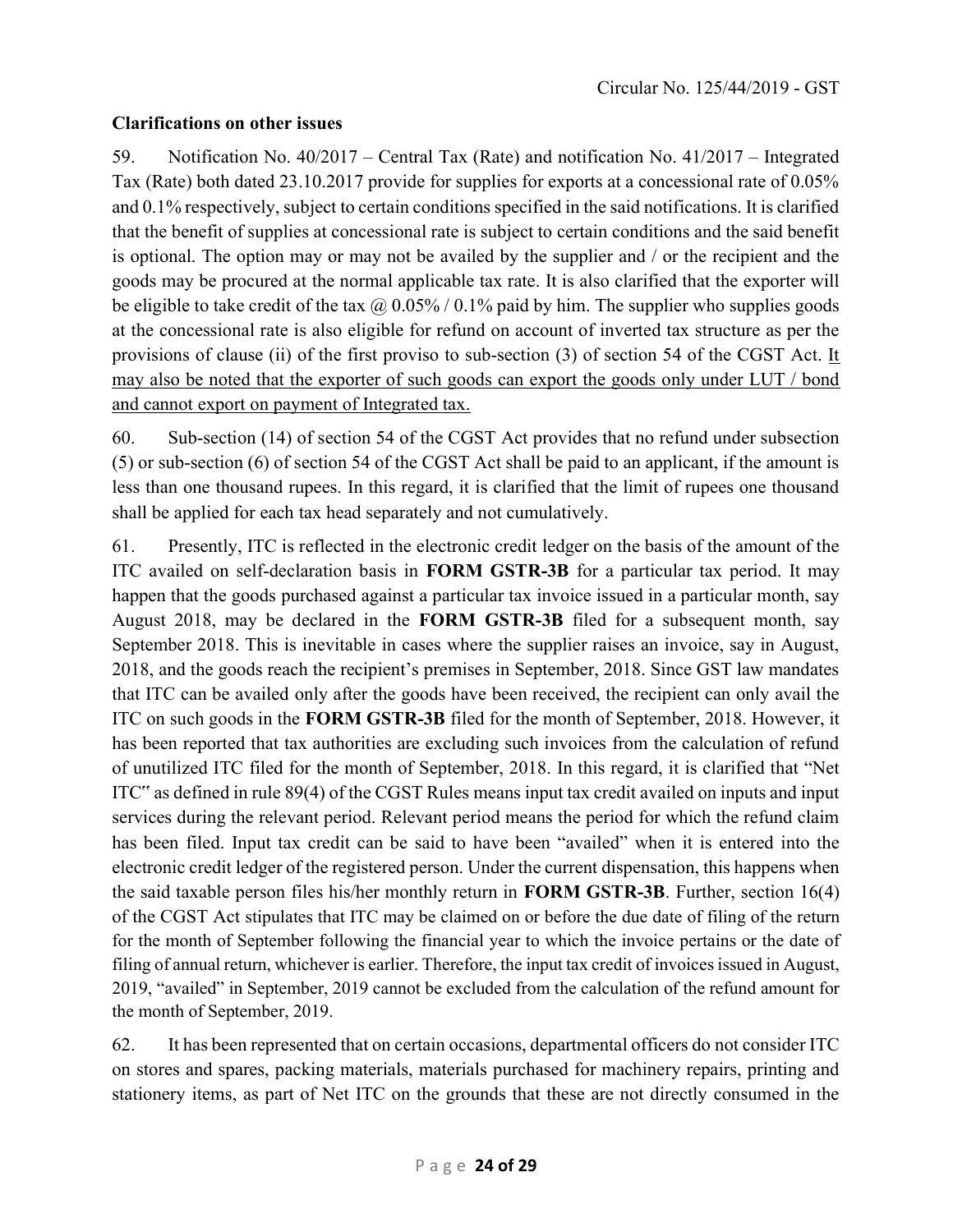manufacturing process and therefore, do not qualify as input. There are also instances where stores and spares charged to revenue are considered as capital goods and therefore the ITC availed on them is not included in Net ITC, even though the value of these goods has not been capitalized in his books of account by the applicant. It is clarified that the ITC of the GST paid on inputs, including inward supplies of stores and spares, packing materials etc., shall be available as ITC as long as these inputs are used for the purpose of the business and/or for effecting taxable supplies, including zero-rated supplies, and the ITC for such inputs is not restricted under section 17(5) of the CGST Act. Further, capital goods have been clearly defined in section 2(19) of the CGST Act as goods whose value has been capitalized in the books of account and which are used or intended to be used in the course or furtherance of business. Stores and spares, the expenditure on which has been charged as a revenue expense in the books of account, cannot be held to be capital goods.

63. It is requested that suitable trade notices may be issued to publicize the contents of this circular. Difficulty, if any, in implementation of this Circular may please be brought to the notice of the Board. Hindi version would follow.

> (Yogendra Garg) Principal Commissioner y.garg@nic.in

\*\*\*\*\*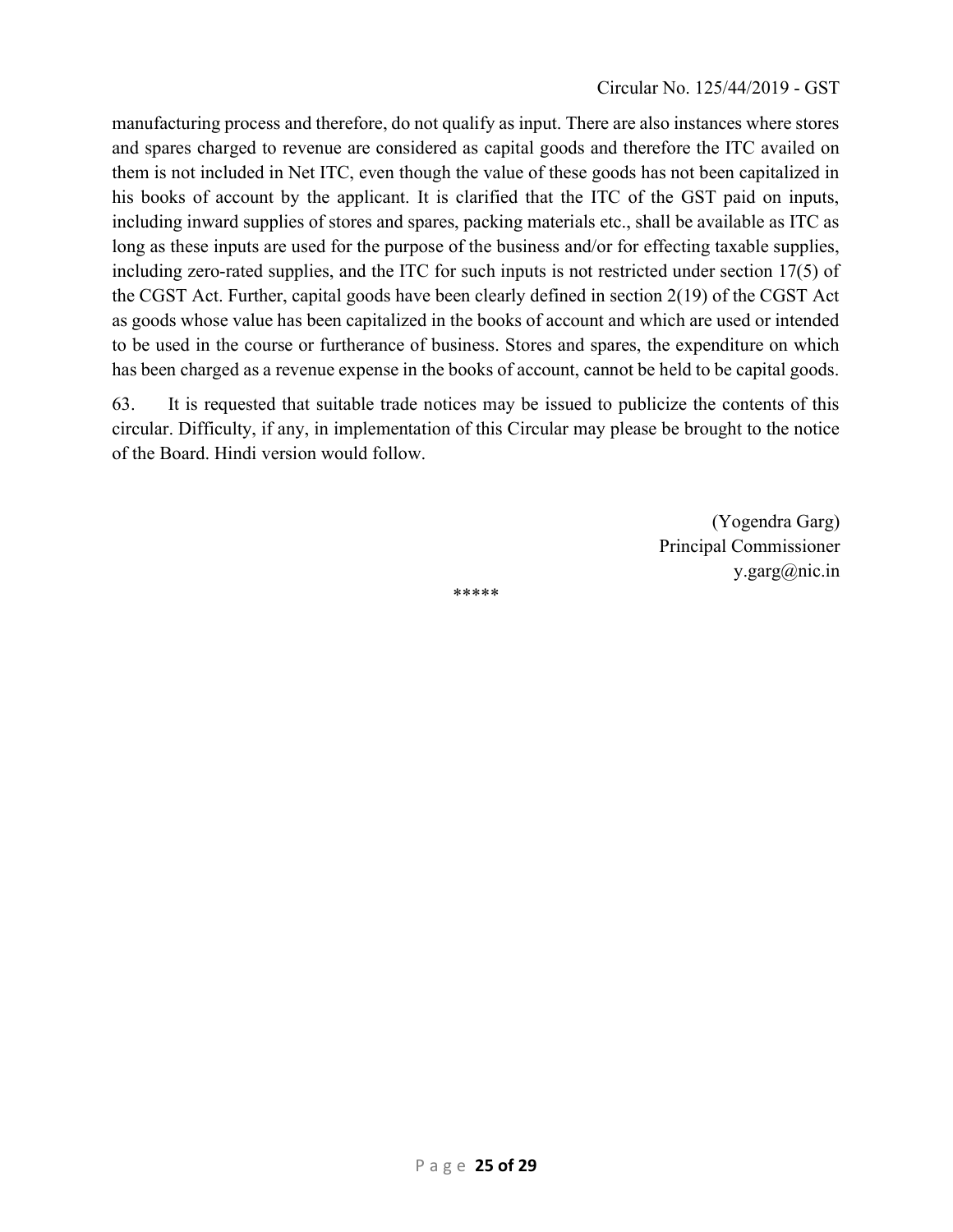## Annexure-A

# List of all statements/declarations/undertakings/certificates and other supporting documents to be provided along with the refund application

| Sl.<br>No. | <b>Type of</b><br><b>Refund</b>                                                                                                | Declaration/Statement/Undertaking/Ce<br>rtificates to be filled online                                                                         | Supporting documents to be additionally<br>uploaded                                                                                                              |  |  |  |  |
|------------|--------------------------------------------------------------------------------------------------------------------------------|------------------------------------------------------------------------------------------------------------------------------------------------|------------------------------------------------------------------------------------------------------------------------------------------------------------------|--|--|--|--|
|            | Refund of                                                                                                                      | Declaration under second and third<br>proviso to section $54(3)$                                                                               | Copy of GSTR-2A of the relevant period                                                                                                                           |  |  |  |  |
| 1          | unutilized<br>ITC on<br>account of<br>exports<br>without<br>payment of<br>tax                                                  | Undertaking in relation to sections<br>$16(2)(c)$ and section 42(2)                                                                            | Statement of invoices (Annexure-B)                                                                                                                               |  |  |  |  |
|            |                                                                                                                                | Statement 3 under rule $89(2)(b)$ and rule<br>89(2)(c)                                                                                         | Self-certified copies of invoices entered in<br>Annexure-B whose details are not found in<br>GSTR-2A of the relevant period                                      |  |  |  |  |
|            |                                                                                                                                | Statement 3A under rule 89(4)                                                                                                                  | BRC/FIRC in case of export of services and<br>shipping bill (only in case of exports made<br>through non-EDI ports) in case of goods                             |  |  |  |  |
|            |                                                                                                                                | Declaration under second and third<br>proviso to section $54(3)$                                                                               | BRC/FIRC /any other document indicating<br>the receipt of sale proceeds of services                                                                              |  |  |  |  |
|            | Refund of<br>tax paid on<br>export of<br>services<br>made with<br>payment of<br>tax                                            | Undertaking in relation to sections<br>$16(2)(c)$ and section 42(2)                                                                            | Copy of GSTR-2A of the relevant period                                                                                                                           |  |  |  |  |
| 2          |                                                                                                                                | Statement 2 under rule 89(2)(c)                                                                                                                | Statement of invoices (Annexure-B)                                                                                                                               |  |  |  |  |
|            |                                                                                                                                |                                                                                                                                                | Self-certified copies of invoices entered in<br>Annexure-A whose details are not found in<br>GSTR-2A of the relevant period                                      |  |  |  |  |
|            |                                                                                                                                |                                                                                                                                                | Self-declaration regarding non-prosecution<br>under sub-rule (1) of rule 91 of the CGST<br>Rules for availing provisional refund                                 |  |  |  |  |
|            |                                                                                                                                | Declaration under third proviso to section<br>54(3)                                                                                            | Copy of GSTR-2A of the relevant period                                                                                                                           |  |  |  |  |
|            | Refund of<br>unutilized<br>ITC on<br>account of<br>Supplies<br>made to SEZ<br>units/develop<br>er without<br>payment of<br>tax | Statement 5 under rule $89(2)(d)$ and rule<br>89(2)(e)                                                                                         | Statement of invoices (Annexure-B)                                                                                                                               |  |  |  |  |
|            |                                                                                                                                | Statement 5A under rule 89(4)                                                                                                                  | Self-certified copies of invoices entered in<br>Annexure-B whose details are not found in<br>GSTR-2A of the relevant period                                      |  |  |  |  |
| 3          |                                                                                                                                | Declaration under rule $89(2)(f)$                                                                                                              | Endorsement(s) from the specified officer<br>of the SEZ regarding receipt of<br>goods/services for authorized operations<br>under second proviso to rule $89(1)$ |  |  |  |  |
|            |                                                                                                                                | Undertaking in relation to sections<br>$16(2)(c)$ and section 42(2)                                                                            |                                                                                                                                                                  |  |  |  |  |
|            |                                                                                                                                | Self-declaration under rule 89(2)(1) if<br>amount claimed does not exceed two lakh<br>rupees, certification under rule $89(2)(m)$<br>otherwise |                                                                                                                                                                  |  |  |  |  |
| 4          | Refund of<br>tax paid on<br>supplies<br>made to SEZ                                                                            | Declaration under second and third<br>proviso to section $54(3)$                                                                               | Endorsement(s) from the specified officer<br>of the SEZ regarding receipt of<br>goods/services for authorized operations<br>under second proviso to rule $89(1)$ |  |  |  |  |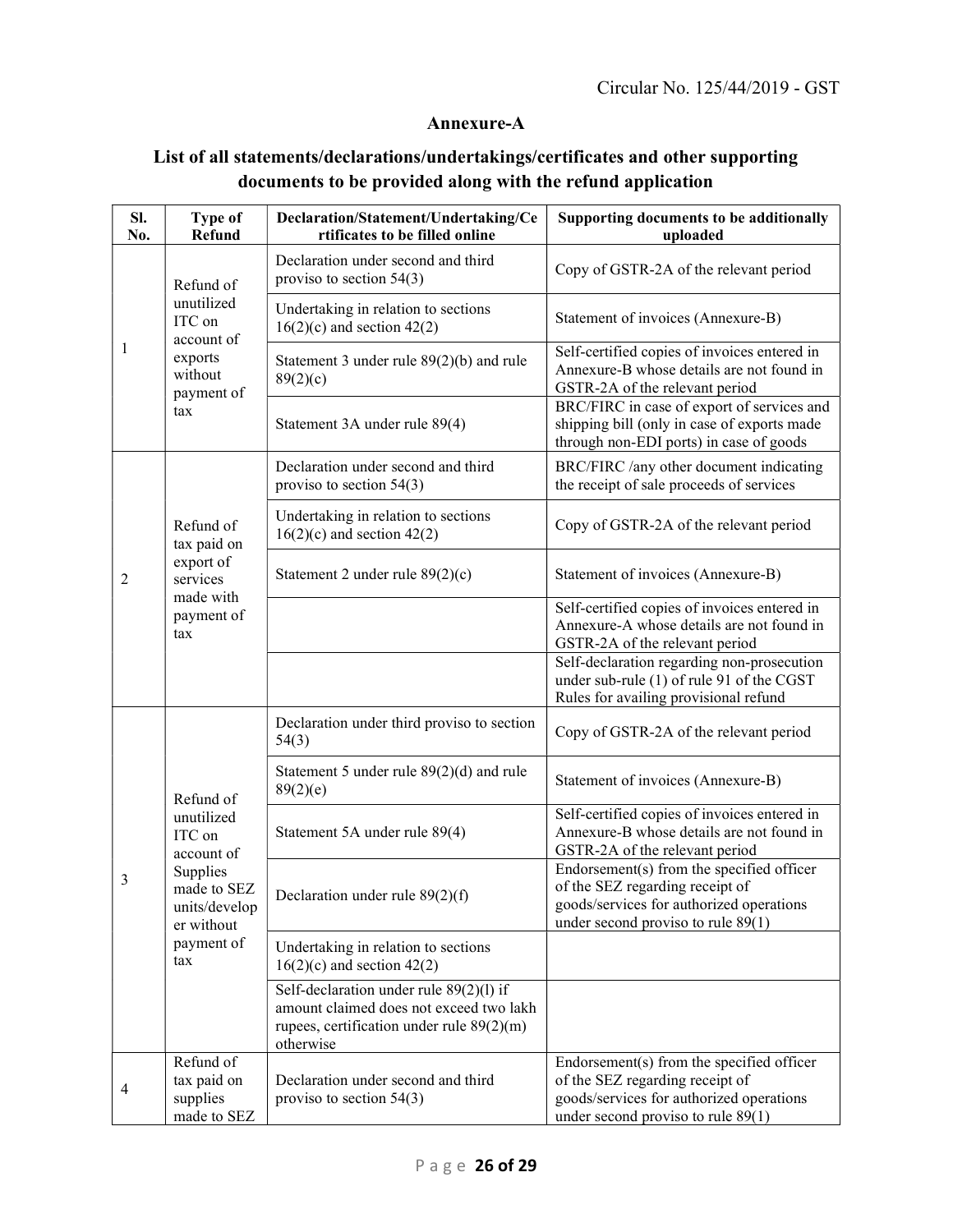| SI.<br>No. | <b>Type of</b><br>Refund                               | Declaration/Statement/Undertaking/Ce<br>rtificates to be filled online                                                                         | Supporting documents to be additionally<br>uploaded                                                                                      |  |  |  |  |
|------------|--------------------------------------------------------|------------------------------------------------------------------------------------------------------------------------------------------------|------------------------------------------------------------------------------------------------------------------------------------------|--|--|--|--|
|            | units/develop<br>er with<br>payment of                 | Declaration under rule $89(2)(f)$                                                                                                              | Self-certified copies of invoices entered in<br>Annexure-A whose details are not found in<br>GSTR-2A of the relevant period              |  |  |  |  |
|            | tax                                                    | Statement 4 under rule 89(2)(d) and rule<br>89(2)(e)                                                                                           | Self-declaration regarding non-prosecution<br>under sub-rule (1) of rule 91 of the CGST<br>Rules for availing provisional refund         |  |  |  |  |
|            |                                                        | Undertaking in relation to sections<br>$16(2)(c)$ and section 42(2)                                                                            |                                                                                                                                          |  |  |  |  |
|            |                                                        | Self-declaration under rule 89(2)(l) if<br>amount claimed does not exceed two lakh<br>rupees, certification under rule $89(2)(m)$<br>otherwise |                                                                                                                                          |  |  |  |  |
|            |                                                        | Declaration under second and third<br>proviso to section 54(3)                                                                                 | Copy of GSTR-2A of the relevant period                                                                                                   |  |  |  |  |
|            |                                                        | Declaration under section $54(3)(ii)$                                                                                                          | Statement of invoices (Annexure-B)                                                                                                       |  |  |  |  |
|            | Refund of<br><b>ITC</b><br>unutilized on<br>account of | Undertaking in relation to sections<br>$16(2)(c)$ and section 42(2)                                                                            | Self-certified copies of invoices entered in<br>Annexure-B whose details are not found in<br>GSTR-2A of the relevant period              |  |  |  |  |
| 5          | accumulation<br>due to                                 | Statement 1 under rule 89(5)                                                                                                                   |                                                                                                                                          |  |  |  |  |
|            | inverted tax<br>structure                              | Statement 1A under rule 89(2)(h)                                                                                                               |                                                                                                                                          |  |  |  |  |
|            |                                                        | Self-declaration under rule 89(2)(1) if<br>amount claimed does not exceed two lakh<br>rupees, certification under rule $89(2)(m)$<br>otherwise |                                                                                                                                          |  |  |  |  |
|            |                                                        | Statement $5(B)$ under rule $89(2)(g)$                                                                                                         | Documents required under Notification No.<br>49/2017-Central Tax dated 18.10.2017 and<br>Circular No. 14/14/2017-GST dated<br>06.11.2017 |  |  |  |  |
|            | Refund to<br>supplier of<br>tax paid on                | Declaration under rule $89(2)(g)$                                                                                                              |                                                                                                                                          |  |  |  |  |
| 6          | deemed<br>export<br>supplies                           | Undertaking in relation to sections<br>$16(2)(c)$ and section 42(2)                                                                            |                                                                                                                                          |  |  |  |  |
|            |                                                        | Self-declaration under rule 89(2)(l) if<br>amount claimed does not exceed two lakh<br>rupees, certification under rule $89(2)(m)$<br>otherwise |                                                                                                                                          |  |  |  |  |
| 7          | Refund to<br>recipient of                              | Statement $5(B)$ under rule $89(2)(g)$                                                                                                         | Documents required under Circular No.<br>14/14/2017-GST dated 06.11.2017                                                                 |  |  |  |  |
|            | tax paid on<br>deemed                                  | Declaration under rule $89(2)(g)$                                                                                                              |                                                                                                                                          |  |  |  |  |
|            | export<br>supplies                                     | Undertaking in relation to sections<br>$16(2)(c)$ and section 42(2)                                                                            |                                                                                                                                          |  |  |  |  |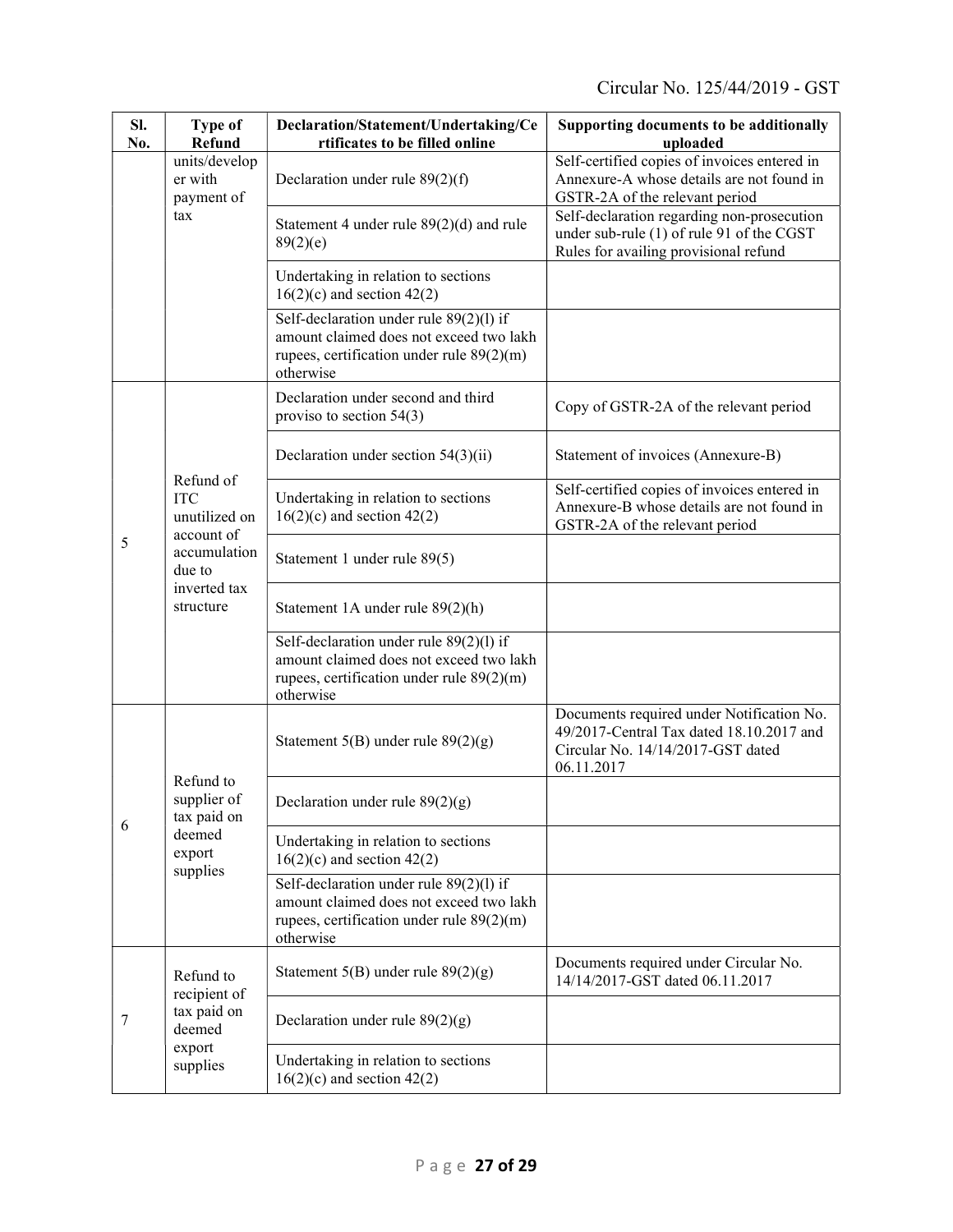| SI.<br>No. | <b>Type of</b><br><b>Refund</b>                                                                | Declaration/Statement/Undertaking/Ce<br>rtificates to be filled online                                                                           | Supporting documents to be additionally<br>uploaded                                                                  |  |  |  |  |
|------------|------------------------------------------------------------------------------------------------|--------------------------------------------------------------------------------------------------------------------------------------------------|----------------------------------------------------------------------------------------------------------------------|--|--|--|--|
|            |                                                                                                | Self-declaration under rule $89(2)(1)$ if<br>amount claimed does not exceed two lakh<br>rupees, certification under rule $89(2)(m)$<br>otherwise |                                                                                                                      |  |  |  |  |
| 8          |                                                                                                | Statement 7 under rule $89(2)(k)$                                                                                                                |                                                                                                                      |  |  |  |  |
|            | Refund of<br>excess<br>payment of<br>tax                                                       | Undertaking in relation to sections<br>$16(2)(c)$ and section 42(2)                                                                              |                                                                                                                      |  |  |  |  |
|            |                                                                                                | Self-declaration under rule $89(2)(1)$ if<br>amount claimed does not exceed two lakh<br>rupees, certification under rule $89(2)(m)$<br>otherwise |                                                                                                                      |  |  |  |  |
|            | Refund of<br>tax paid on<br>intra-state                                                        | Statement 6 under rule 89(2)(j)                                                                                                                  |                                                                                                                      |  |  |  |  |
| 9          | supply which<br>is<br>subsequently<br>held to be an<br>inter-state<br>supply and<br>vice versa | Undertaking in relation to sections<br>$16(2)(c)$ and section 42(2)                                                                              |                                                                                                                      |  |  |  |  |
|            | Refund on<br>account of<br>assessment /                                                        | Undertaking in relation to sections<br>$16(2)(c)$ and section 42(2)                                                                              | Reference number of the order and a copy<br>of the Assessment / Provisional Assessment<br>/ Appeal / Any Other Order |  |  |  |  |
| 10         | provisional<br>assessment /<br>appeal / any<br>other order                                     | Self-declaration under rule 89(2)(1) if<br>amount claimed does not exceed two lakh<br>rupees, certification under rule $89(2)(m)$<br>otherwise   | Reference number/proof of payment of pre-<br>deposit made earlier for which refund is<br>being claimed               |  |  |  |  |
| 11         | Refund on                                                                                      | Undertaking in relation to sections<br>$16(2)(c)$ and section 42(2)                                                                              | Documents in support of the claim                                                                                    |  |  |  |  |
|            | account of<br>any other<br>ground or<br>reason                                                 | Self-declaration under rule $89(2)(1)$ if<br>amount claimed does not exceed two lakh<br>rupees, certification under rule 89(2)(m)<br>otherwise   |                                                                                                                      |  |  |  |  |